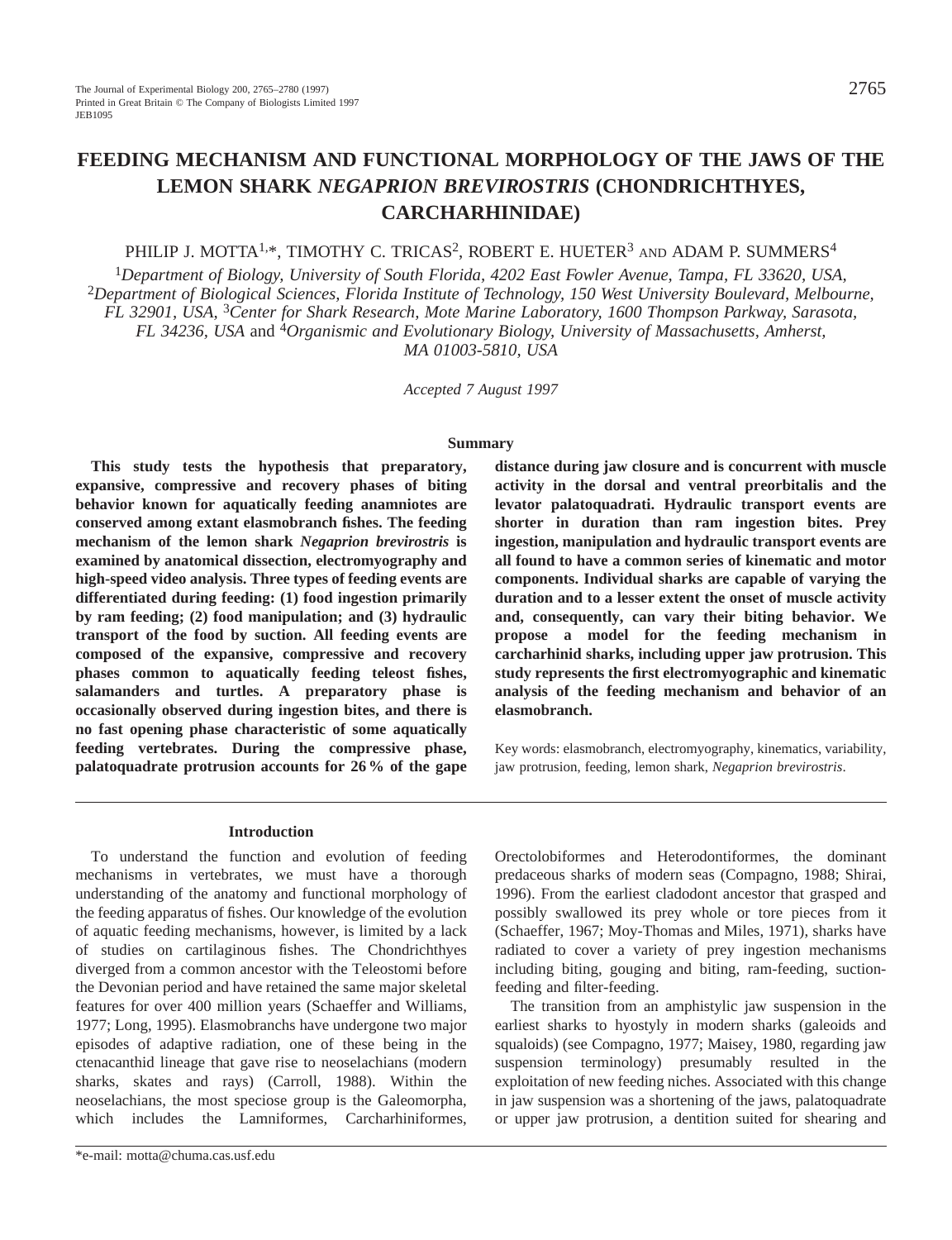sawing, and presumably greater bite force (Schaeffer, 1967; Moy-Thomas and Miles, 1971). The evolution of a highly kinetic upper jaw and upper jaw protrusibility in elasmobranchs is convergent with these same features in bony fishes (Schaeffer and Rosen, 1961; Schaeffer, 1967).

Compared with studies on teleosts, there have been fewer anatomical studies on elasmobranch feeding structures (reviewed in Motta and Wilga, 1995). There are even fewer data on the natural feeding behavior of sharks (Springer, 1961; Gilbert, 1962; Tricas, 1985; Frazzetta, 1994), and the only studies on the functional morphology and kinematics of the feeding apparatus have been based either on manual manipulation of dead specimens or on cine analyses of live feeding sharks (Moss, 1977; Tricas and McCosker, 1984; Tricas, 1985; Frazzetta and Prange, 1987; Wu, 1994).

In contrast to our relatively limited knowledge of feeding in sharks, extensive studies on aquatic feeding in teleosts, salamanders and turtles have revealed common patterns. Four distinct phases occur during suction or ram prey capture: the preparatory, expansive, compressive and recovery phases (Liem, 1978; Lauder, 1985; Lauder and Shaffer, 1985; Lauder and Prendergast, 1992; Lauder and Reilly, 1994; Reilly, 1995). In bony fishes, the kinematic patterns involved in hydraulic prey transport towards the esophagus are very similar to those of initial prey capture by suction feeding (Lauder and Reilly, 1994).

There are many sources of intra- and inter-individual variation in muscle activity patterns during feeding in teleost fishes. Most teleosts appear to be capable of modulating the timing and activity patterns of the jaw muscles in response to different prey (Liem, 1980; Lauder, 1981; Wainwright and Lauder, 1986). By comparison, the feeding behavior of sharks has been considered to be a series of stereotyped movements (Gilbert, 1970; Tricas, 1985), although there is preliminary evidence of inter-individual variation in prey capture kinematics and modulation of the biting behavior (Frazzetta and Prange, 1987; Motta *et al.* 1991).

The elasmobranch mechanism of jaw protrusion is very different from that of teleosts owing to a different anatomy. This raises the possibility that the biological role of protrusion is also different (see Motta, 1984, for a review of protrusion in teleost fishes). The mechanism and biological role of jaw protrusion in sharks have been speculative, and a variety of conflicting mechanisms involving muscles such as the preorbitalis, levator palatoquadrati, levator hyomandibuli and quadratomandibularis have been proposed (Luther, 1909; Moss, 1972, 1977; Frazzetta, 1994; Wu, 1994).

In this paper, we provide the first electromyographic and high-speed video analyses of the feeding mechanism of a chondrichthyan under semi-natural feeding conditions. The lemon shark *Negaprion brevirostris* (Carcharhinidae) was chosen as a study animal because, compared with other carcharhinid species (1) its anatomy is well documented (Compagno, 1988; Motta and Wilga, 1995), (2) its diet (primarily small teleosts swallowed whole or larger teleosts bitten into pieces) and feeding behavior are well studied (Gruber, 1984; Wetherbee *et al.* 1990; Morrissey and Gruber,

1993*a*,*b*; Cortés and Gruber, 1990), (3) preliminary functional data exist on its biting behavior (Motta *et al.* 1991) and (4) it is readily available and thrives in captivity.

The goal of this study was to investigate the feeding mechanism of a carcharhinid shark, *N. brevirostris*, under semi-natural conditions. We tested the following hypotheses: (1) the kinematic pattern of preparatory, expansive, compressive and recovery phases common to other aquatically feeding vertebrates is conserved in *N. brevirostris* during the three feeding events of prey ingestion, manipulation and hydraulic transport; (2) there is inter-individual variability of kinematic and motor patterns in the feeding events, such that muscle activity and kinematic events vary only in duration, not in relative timing; (3) the three feeding events have a common series of kinematic and motor patterns but are distinguishable by their duration and relative timing; and (4) upper jaw protrusion is effected by contraction of the preorbitalis, levator palatoquadrati, levator hyomandibuli and quadratomandibularis muscles. From the analysis of our results, we propose a quantitative functional model of the feeding apparatus of *N. brevirostris*.

### **Materials and methods**

# *High-speed video recording*

Specimens of juvenile *Negaprion brevirostris* (Poey, 1868) were collected in Florida Bay north of the Florida Keys, USA, and held in 5 m diameter circular holding tanks in natural sea water at Mote Marine Laboratory, Sarasota, Florida. Specimens ranged from 66.5 to 78 cm in total length, corresponding to ages of approximately 1–2 years old (Brown and Gruber, 1988). Approximately 2 weeks prior to the experiments, each animal was transferred to a 2.4 m diameter, 14001 semicircular tank with a  $0.5 \text{ m} \times 1.7 \text{ m}$  acrylic window and was fed cut pieces of fish three times a week. Pieces of fillets of Atlantic thread herring (*Opisthonema oglinum*) and crevalle jack (*Caranx hippos*) were presented to the shark as it swam past the window. In most cases, the shark took the food from plastic tongs or a plastic rod, which were used to position the food in the vicinity of the shark's mouth as the animal continued to swim forward. We offered approximately 2 cm×7 cm×1 cm pieces of fish for most bites. Towards satiation, usually after 12–20 bites, we occasionally offered larger pieces of fish, approximately 7 cm×7 cm×2 cm.

All sharks were filmed during feeding with two high-speed video cameras (NAC HSV-200, 200 fields s<sup>-1</sup>) positioned beside each other to capture a wide horizontal view. A mirror placed at 45° below the transparent floor of the tank provided a simultaneous ventral view of the shark. Illumination was provided by approximately 3000W of quartz–halogen lights. To synchronize the electromyographic (EMG) signals with the video recordings, a repeating light-emitting diode stroboscopic light was simultaneously recorded by one of the cameras and a voltage spike was recorded on one channel of the EMG analysis record.

The following durations were determined for six sharks by counting the number of fields (1 field=5 ms) occupied by each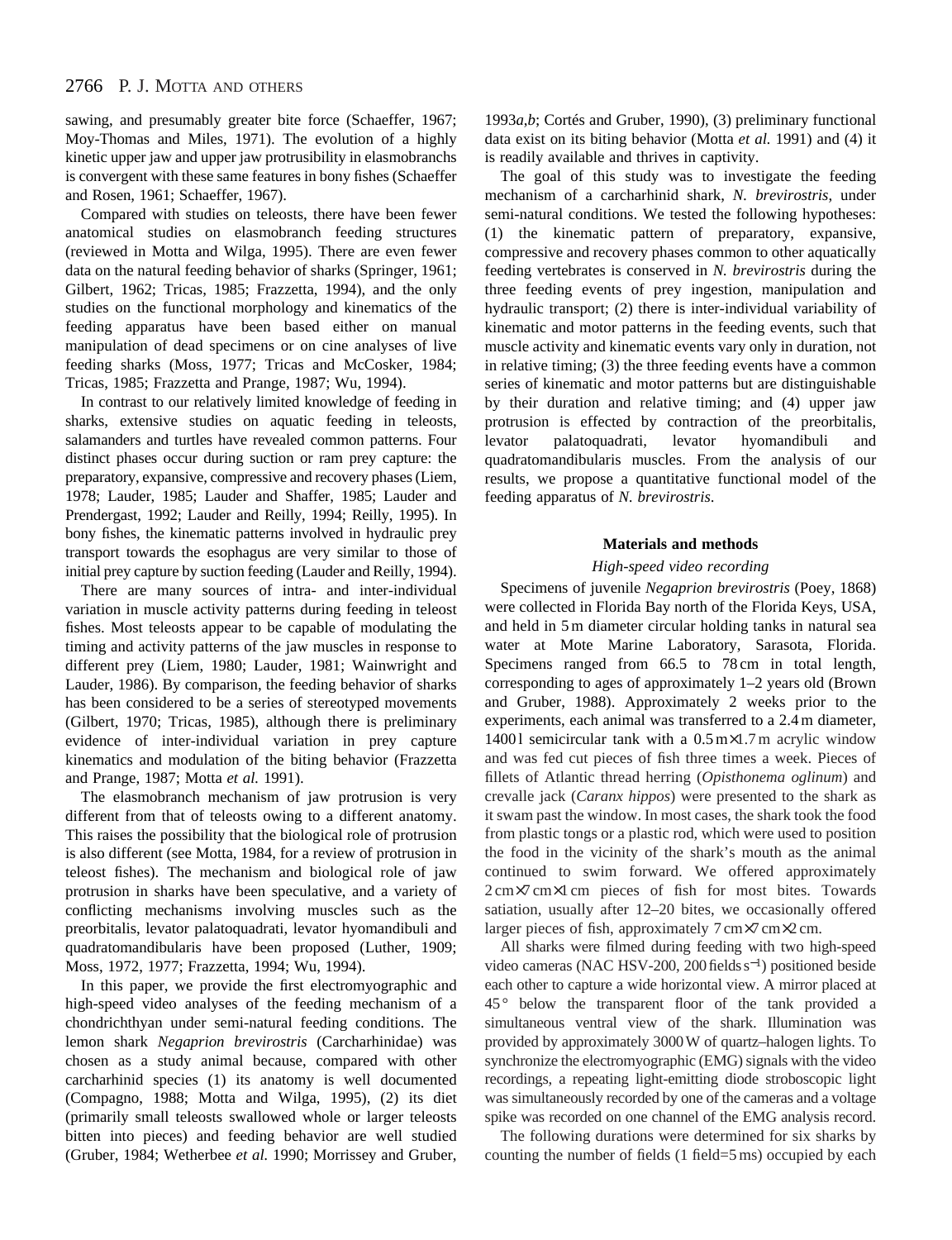kinematic event: (1) time from start of mandible depression to maximum mandible depression (mandible depression); (2) time from maximum mandible depression to end of mandible elevation (mandible elevation); (3) total time for mandible depression and elevation; (4) time from beginning of lower jaw depression to beginning of head elevation; (5) time from start of head elevation to maximum head elevation (head elevation); (6) time from maximum head elevation to end of head depression (head depression); (7) total time of head elevation and depression; (8) time from start of mandible depression to start of jaw protrusion; (9) time from start of palatoquadrate protrusion to maximum jaw protrusion (palatoquadrate protrusion); (10) time from maximum palatoquadrate protrusion to end of jaw retraction (palatoquadrate retraction); (11) total time of palatoquadrate protrusion and retraction; (12) time from start of mandible depression to maximum gape; (13) time from start of mandible depression to maximum hyobranchial depression; and (14) time from start of mandible depression to end of palatoquadrate retraction (usually the duration of the entire bite).

To test whether the electrode wires modified the kinematics of feeding, the timing of the above cranial movements was compared statistically for four sharks with implanted wires *versus* two sharks without implanted wires. Ingestion bites were analyzed separately from hydraulic transport events. For subsequent analyses, kinematic data from implanted and nonimplanted sharks were pooled, and the variables compared for ingestion bites and hydraulic transport (there were insufficient manipulation bites for analysis). Of the 30 bites used for the kinematic analysis, only 15 had accompanying EMG data (see Table 1 for total number of sharks and bites used).

In addition to the timing variables, protrusion was characterized by analysis of eight ingestion bites from four sharks. Sequential video fields were captured with a Video Blaster video capture board (Creative Labs, Inc.) and stored on computer. To measure the distance that palatoquadrate protrusion decreases the gape during jaw closure, two measurements were taken: maximum vertical height of the gape, and maximum vertical distance that the palatoquadrate protrudes below the upper labium. Protrusion distance was then expressed as a percentage of maximum gape. Measurements were made using Sigma Scan software (Jandel Scientific Software).

### *Electromyography*

Prior to these experiments, bipolar electrodes were prepared by gluing together two strands of single-strand, 0.06 mm diameter alloy wire (Evanohm R ML enamel,  $200\Omega$  per foot, Carpenter Technology Corp.) with cyanoacrylate adhesive. Approximately 5 mm of the insertion end was left unglued, with 2 mm bent to produce a small barb. The most distal 1 mm portion of the wire was stripped of insulation. Sharks were then anesthetized with  $0.133 \text{ g}$  l<sup>-1</sup> tricaine methanesulfonate (MS 222) in a recirculating seawater/anesthetic ventilation system. Electrodes were implanted with 23 gauge hypodermic needles in 11 cranial muscles per animal. A stereotactic map of the head and musculature was used to ensure that the electrodes for each

| Table 1. Sample sizes and statistical tests used for analysis |  |  |  |  |  |  |
|---------------------------------------------------------------|--|--|--|--|--|--|
| of kinematics on food ingestion and hydraulic transport in    |  |  |  |  |  |  |
| Negaprion brevirostris                                        |  |  |  |  |  |  |

| Kinematic event                                                     | Feeding event | <b>Sharks</b> |
|---------------------------------------------------------------------|---------------|---------------|
| Mandible depression                                                 | $1,2N=7,30$   | $1N=7, 30$    |
| Mandible elevation                                                  | $3N=7, 30$    | $3N=7, 30$    |
| Total time of mandible depression<br>and elevation                  | $1,2N=7,30$   | $1N=7, 30$    |
| Lag of head elevation from start of<br>mandible depression          | $1N=7, 30$    | $1N=7, 30$    |
| Head elevation                                                      | $1,2N=7,30$   | $3N=7, 30$    |
| Head depression                                                     | $1N=7, 30$    | $1N=7, 30$    |
| Total time of head elevation and<br>depression                      | $2.3N=7,30$   | $1N=7, 30$    |
| Lag of jaw protrusion from start of<br>mandible depression          | $1,2N=7,28$   | $1N=7, 28$    |
| Palatoquadrate protrusion                                           | $N=7, 28$     | $1,2N=7,28$   |
| Palatoquadrate retraction                                           | $1N=7, 28$    | $1N=7, 28$    |
| Total time of palatoquadrate protrusion<br>and retraction           | $1N=7, 28$    | $1N=7, 28$    |
| Start of mandible depression to<br>maximum gape                     | $1,2N=7,30$   | $1N=7, 30$    |
| Start of mandible depression to<br>maximum hyobranchial depression  | $1,2N=7,30$   | $1N=7, 30$    |
| Start of mandible depression to end<br>of palatoquadrate protrusion | $1,2N=7,28$   | $3N=7, 28$    |

<sup>1</sup>One-way ANOVA; <sup>2</sup>SNK multiple-comparisons test by ranks, *P*<0.05; 3Kruskal–Wallis one-way ANOVA on ranks.

Analysis is by feeding event (ingestion, hydraulic transport) and by individual shark.

Upper left superscript indicates statistical test, *N* indicates number of sharks and bites, respectively.

Seven juvenile sharks, three male 66.5–76.5 cm in total length (TL) and four female 61–78.1 cm TL were used.

muscle were placed at a similar location and depth in all sharks. Implanted muscles included: the levator palatoquadrati, dorsal preorbitalis, ventral preorbitalis, quadratomandibularis dorsal, quadratomandibularis ventral, levator hyomandibularis, coracobranchialis, coracoarcualis, coracomandibularis, coracohyoideus and epaxialis (Figs 1, 2). These muscles are suspected of being or have been shown to be directly involved with feeding in sharks (Luther, 1909; Edgeworth, 1935; Moss, 1972, 1977; Frazzetta, 1994; Motta *et al.* 1991). The anatomy and nomenclature of these muscles are discussed by Motta and Wilga (1995). To verify the position of the electrodes, we placed a third 2–3 cm piece of insulated, barbed electrode wire alongside the bipolar leads. If the bipolar leads pulled out, the 'tell-tale' wire usually remained embedded in the muscle, protruding slightly from the insertion hole.

All pairs of electrode wire were glued together using polystyrene cement and attached by a loop of suture to the first dorsal fin. Each electrode pair (approximately 2 m length) was connected to a 3 m cable, differential amplified at 1000× (AM Systems Inc., model 1700) and bandpass- (100–3000 Hz) and notch- (60 Hz) filtered. Six muscles (channels) were monitored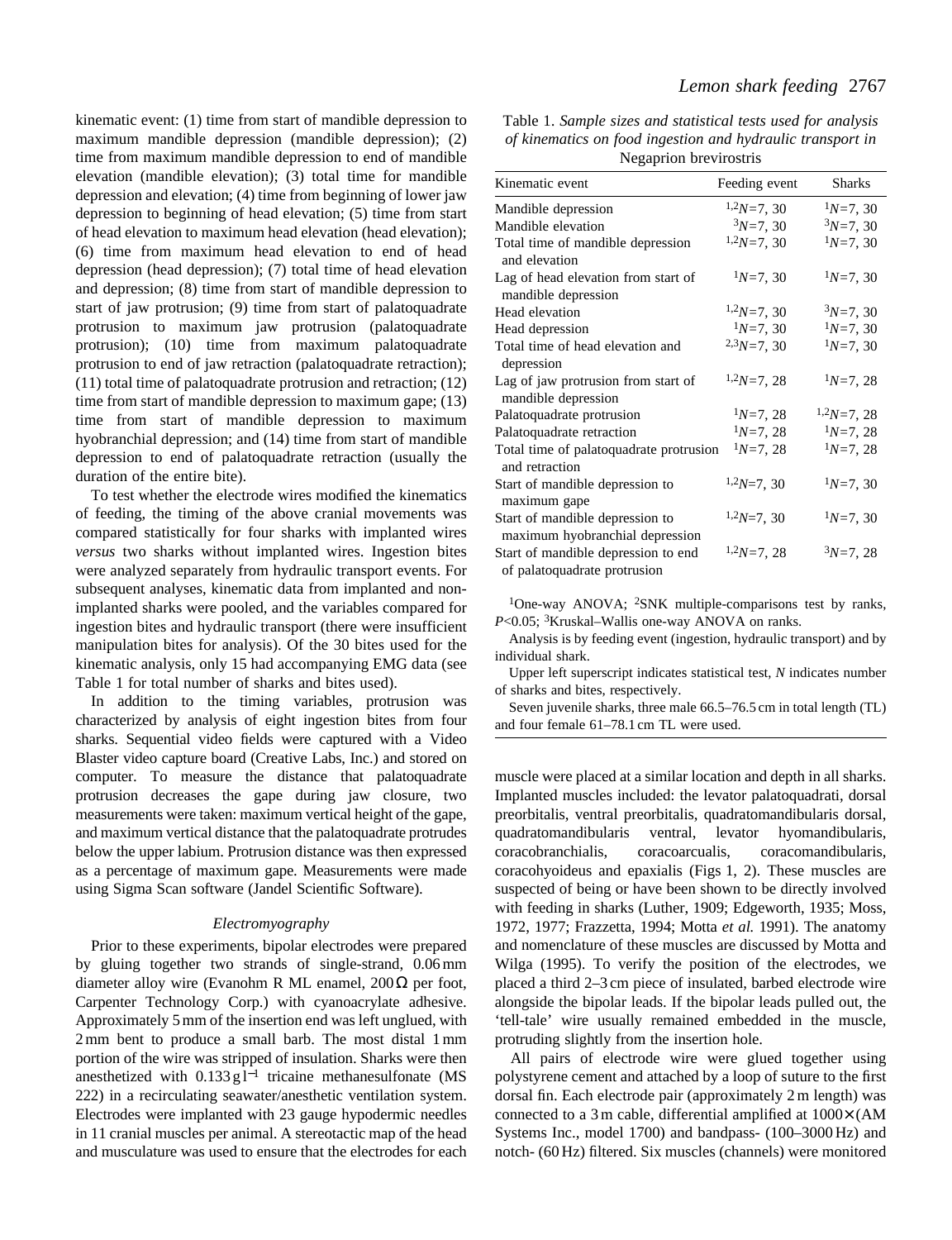

Fig. 1. Left lateral view of the head of a 229 cm total length *Negaprion brevirostris* with the skin removed and muscle fiber direction indicated. Myosepta of the epaxialis muscle (W-shape) are indicated in addition to the muscle fiber direction. Nerves and blood vessels are not indicated, with the exception of the hyomandibular nerve and the mandibular branch of the trigeminal nerve. CHD, constrictor hyoideus dorsalis; CHV, constrictor hyoideus ventralis; EP, epaxialis; HN, hyomandibular nerve; IMD, intermandibularis; LH, levator hyomandibularis; LHPE, external hyomandibula–palatoquadrate ligament; LHPI, internal hyomandibula–palatoquadrate ligament; LP, levator palatoquadrati; LPN, levator palpebrae nictitantis; MN, mandibular branch of trigeminal nerve; NC, nasal capsule; NI, nictitating membrane; POD, dorsal preorbitalis; POV, ventral preorbitalis; QD, quadratomandibularis dorsal; QV, quadratomandibularis ventral (reprinted with permission from Motta and Wilga, 1995).

simultaneously. Signals were displayed simultaneously on a four-channel oscilloscope (Tektronix, model 2214) and recorded on an eight-channel thermal array recorder (Western Graphtec, Mark-11) and pulse-code modulator (A. R. Vetter Co., model 3000A). The seventh channel of the pulse-code modulator recorded a digital electronic pulse signal that was synchronized with the high-speed camera.

The surgical procedure took approximately 45 min. Following surgery, the shark recovered from the anesthesia within 5 min and was then allowed to acclimate for approximately 1 h in the experimental tank prior to the experiment. During the latter part of recovery and throughout the experiment, the shark generally swam at a slow rate around the perimeter of the tank. During the experiment, the temperature of the tank sea water ranged from 22 to 28 °C. Food was presented as outlined in the kinematics section. At the termination of the experiment, the position of the electrodes was surgically verified after the shark had been killed with an overdose of MS 222 according to the University of South Florida and Mote Marine Laboratory Institutional Animal Care and Use Committee guidelines.

Analog EMG data for individual bites were digitized using



Fig. 2. Ventral view of the head of a 78 cm total length *Negaprion brevirostris* with the skin removed and muscle fiber direction indicated. The superficial musculature is removed on the left side to expose the deeper musculature. The head is slightly flexed to the right to expose the position of the branchial arches, which are not detailed. Nerves and blood vessels are not indicated. BA, branchial arches; CC, coracoarcualis; CH, coracohyoideus; CHV, constrictor hyoideus ventralis; CM, coracomandibularis; FA, fin adductor; GR, gill rays; HYP, hypaxial; IMD, intermandibularis; MC, Meckel's cartilage; NC, nasal capsule; OR, orbit; POV, ventral preorbitalis; PQ, palatoquadrate; QD, quadratomandibularis dorsal; QV, quadratomandibularis ventral; VSBC, ventral superficial branchial constrictor (reprinted with permission from Motta and Wilga, 1995).

an analog-to-digital converter (Cambridge Electronics Design, Ltd, model 1401plus controlled by Spike 2 software) and stored digitally. A sampling rate of 8333 Hz was used (Jayne *et al.* 1990). Electromyograms for each muscle for each bite were analyzed for burst duration, sequence and timing relative to the activity of the coracoarcualis muscle. We used this reference because it was a large and easy muscle to implant and because, during most bites, lower jaw depression was the first kinematic event and, consequently, the coracoarcualis was usually one of the first muscles to fire.

Electromyographs were categorized by shark and by feeding events. Feeding events included the following: ingestion bites; manipulation bites, which immediately followed ingestion bites and during which the food was usually repositioned or cut by the teeth; and hydraulic transport events in which the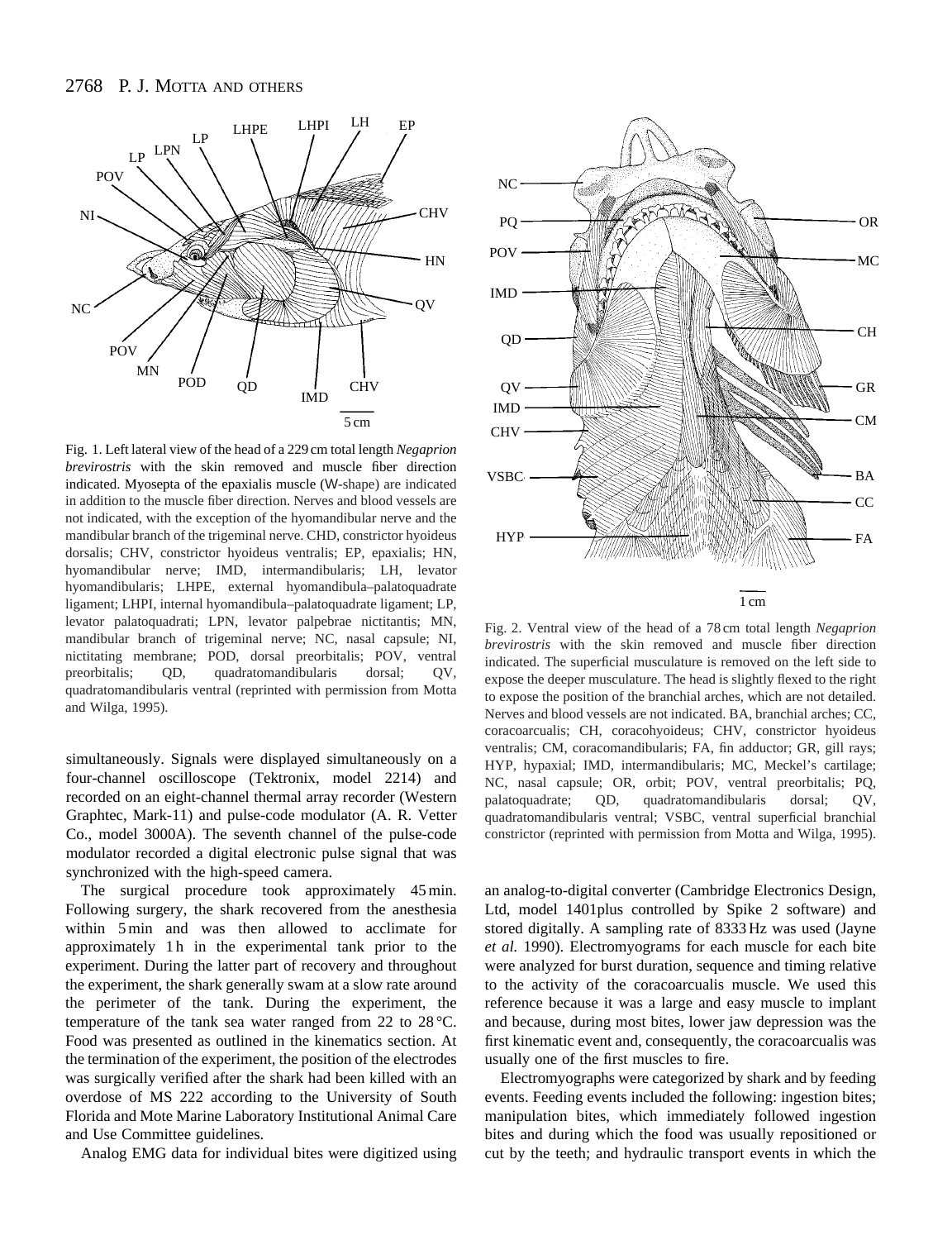|                              |               |               | Duration             | Onset         |               |
|------------------------------|---------------|---------------|----------------------|---------------|---------------|
| Muscle                       | Feeding event | <b>Shark</b>  | Event $\times$ Shark | Feeding event | <b>Shark</b>  |
| Epaxialis                    | $1N=6.60$     | $1,3N=6,60$   |                      | $4N=5, 47$    | $4N=5, 47$    |
| Coracoarcualis               | $1N=5.85$     | $1N=5.85$     | $5N=5.85$            |               |               |
| Coracomandibularis           | $1.3N=5.39$   | $1N=5.39$     |                      | $4N=4$ , 26   | $4N=4, 26$    |
| Coracohyoideus               | $1N=4$ , 36   | $1.3N=4.36$   |                      | $4N=3, 22$    | $4N=3, 22$    |
| Coracobranchialis            | $1N=4$ , 27   | $1.3N=4$ , 27 |                      | $1N=4$ , 25   | $1.3N=4$ , 25 |
| Levator palatoquadrati       | $1N=2.47$     | $1N=2.47$     |                      | $1.3N=2.44$   | $1N=2$ , 44   |
| Ventral preorbitalis         | $1.3N=4$ , 45 | $1N=4$ , 45   |                      | $1.3N=3.42$   | $1N=3$ , 42   |
| Dorsal preorbitalis          | $1N=2.9$      | $1N=2.9$      |                      | $1N=2.8$      | no data       |
| Levator hyomandibularis      | no data       | $2N=2.8$      |                      | no data       | no data       |
| Quadratomandibularis ventral | $1N=5$ , 32   | $1N=5$ , 32   |                      | $1N=4$ , 18   | $1N=4$ , 18   |
| Quadratomandibularis dorsal  | $1N=3$ , 15   | $1N=3.15$     |                      | no data       | no data       |
|                              |               |               |                      |               |               |

Table 2. *Sample sizes and statistical tests used for analysis of electromyographic data on duration and onset of muscle activity for eleven cranial muscles in* Negaprion brevirostris

1One-way ANOVA; 2Mann–Whitney rank sum test; 3SNK multiple-comparisons test by ranks, *P*<0.05; 4Kruskal–Wallis one-way ANOVA on ranks; 5two-way mixed-model ANOVA GLM procedure.

Analysis is by feeding event (ingestion, manipulation, hydraulic transport), by individual shark or by feeding event  $\times$  shark.

Upper left superscript indicates statistical test, *N* indicates number of sharks and bites, respectively.

Seven juvenile sharks, four male 66.5–76.5 cm total length (TL) and three female 70–78 cm TL were used.

food was moved rapidly from between the teeth through the pharynx into the esophagus. Hydraulic transport may be preceded by multiple manipulation bites. However, only the first manipulation bite of a sequence was analyzed. Because of the inherent difficulties of recording from these constantly swimming sharks, not all muscles were successfully recorded in every shark for every feeding event (Table 2).

### *Statistical analyses of electromyographic data*

For each muscle, burst durations and onset times (relative to the coracoarcualis muscle onset) for all bites were tested separately for normality using the Kolmogorov–Smirnov test (*P*<0.05), and equality of variances was tested using the Levene median test  $(P<0.05)$ . If the data did not meet these assumptions of parametric statistics, data were square-roottransformed or loge-transformed. When normality or equality of variances could not be achieved either way, nonparametric statistics were used. All tests were performed using Sigma Stat Software (Jandell Scientific Inc., version 1.01).

For burst duration of each muscle, a one-way analysis of variance (ANOVA) was performed first on feeding events (sharks combined) and then on sharks (feeding events combined) for each of the 11 cranial muscles. Similar analyses were performed on the time of onset of activity data for each muscle separately. Data from numerous individual bites of each shark were used in the calculations (not means from each shark) (see Table 2). In one case involving the duration of coracoarcualis activity, both a significant bite type and shark effect were detected. To test for interactions between feeding events and sharks, a two-way mixed-model ANOVA was used, with feeding event as the fixed factor and individual shark as the random factor. We divided the bite type mean square by the bite type by shark mean square to correct for the mixedmodel ANOVA. We did not use two-way ANOVA throughout because it would severely reduce our data set owing to the requirement for a balanced design in which all cells (sharks  $\times$ feeding events) must have data.

If differences were detected by ANOVA, a Student–Newman–Keuls (SNK) multiple-range test by ranks was used to test all pairwise comparisons (*P*<0.05) (Zar, 1984). In a few cases, the parametric assumptions of the one-way ANOVA could not be met. In these cases, data were analyzed using the Kruskal–Wallis test, or the Mann–Whitney *U*-test in the case of two comparisons  $(P<0.05)$ .

#### *Statistical analyses of kinematic data*

The durations of each of the 14 kinematic variables for four sharks implanted with EMG wires were compared with those for two sharks without implants. Because of the small and unequal sample sizes, means for each variable were computed for each shark to avoid pooling data. Mann–Whitney (*P*<0.05) tests were used to compare ingestion bites with and without EMG leads implanted, and hydraulic transport events with and without leads implanted. Since there was no significant difference in kinematics for either bite type, all subsequent analyses combined data from implanted and non-implanted animals.

Normality and equality of variances were tested on the combined data sets using the Kolmogorov–Smirnov test (*P*<0.05) and the Levene median test (*P*<0.05), respectively. The duration of each of the 14 kinematic events (e.g. mandible depression) was separately analyzed using a one-way ANOVA first for ingestion bites *versus* hydraulic transport (sharks combined) and then by sharks (feeding events combined). Data from numerous individual bites of each shark were used in these calculations (not means from each shark) (see Table 1). When normality or equality of variances could not be achieved by loge-transformation, a Kruskal–Wallis one-way ANOVA on ranks was used. If a difference was detected by ANOVA,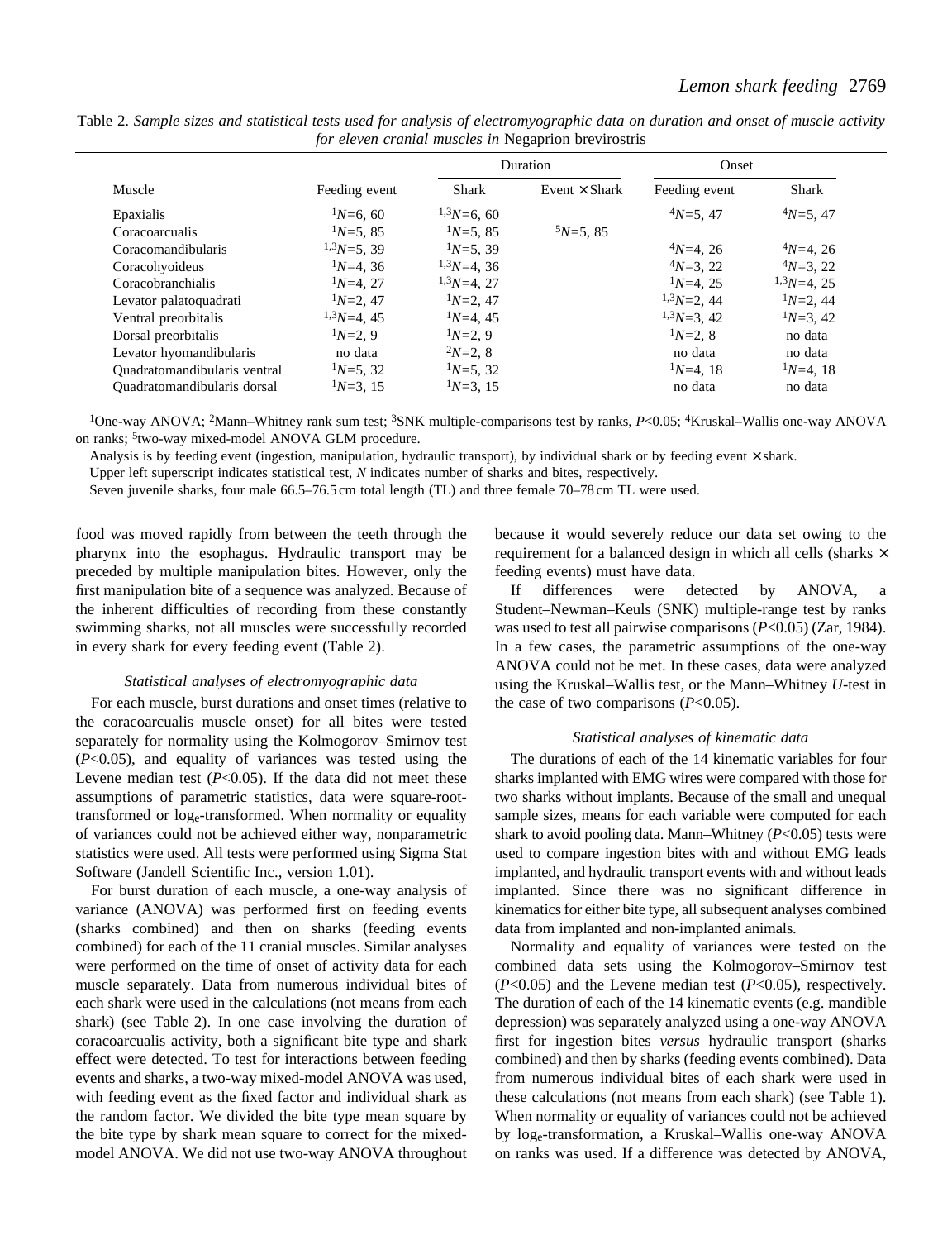a Student–Newman–Keuls multiple-range test by ranks was used to test all pairwise comparisons (*P*<0.05). To test whether upper jaw protrusion contributes to gape closure, the vertical gape distance remaining after jaw protrusion (maximum gape distance minus maximum protrusion distance) was compared with maximum gape distance using a paired *t*-test.

# **Results**

### *Kinematics*

In our analysis, we distinguished between three separate feeding events: (1) prey ingestion bites; (2) manipulation bites;

and (3) hydraulic transport of the food through the pharynx (Fig. 3). In a typical ingestion event, the shark captured the food item by ram feeding, that is, by swimming over the food and grasping it in its jaws. In a few cases, suction of the food occurred during ingestion bites (Norton and Brainerd, 1993). In these cases, the food was transported rapidly past the jaws and through the pharynx in one motion with relatively little forward movement of the shark. After capturing the food, the shark used one or more manipulation bites in rapid succession to reduce the size of the food and reposition it for swallowing. When large pieces of food were offered, the shark shook its head vigorously with the food clasped in its jaws, resulting in



Fig. 3. Video fields of three feeding events for *Negaprion brevirostris*: I1, lateral view and I2, ventral view of food ingestion bite; M, food manipulation bite; T, hydraulic transport of food. The top fields show the start of lower jaw depression (*t*=0 ms); the second field, maximum lower jaw depression; the third field, maximum cranial elevation; the fourth field, maximum palatoquadrate protrusion; the fifth field, the end of cranial depression; and the sixth or bottom field, the end of palatoquadrate protrusion. If two of these events occur during the same frame (M and T) they are both indicated by the same time. The food consists of pieces of fish held with plastic tongs or a rod. In I, the shark ingests the food with ram feeding, swimming over the food and grasping it in its jaws. Manipulation bites, M, consist of one or more bites after food ingestion in which the shark bites the food and often cuts it into two pieces. During hydraulic transport, T, the food is rapidly sucked from between the jaws into the esophagus. In this particular series, the plastic rod holding the food has not been removed from the shark's mouth, although in many of the analyzed sequences the tongs or rod are moved away from its mouth before hydraulic transport. This particular hydraulic transport offered a clear video image, although it was uncharacteristically long in duration. Hydraulic transport events are shorter in duration than ingestion bites (see text). I and T, 76.5 cm TL male; M, 78.1 cm TL female. TL, total length.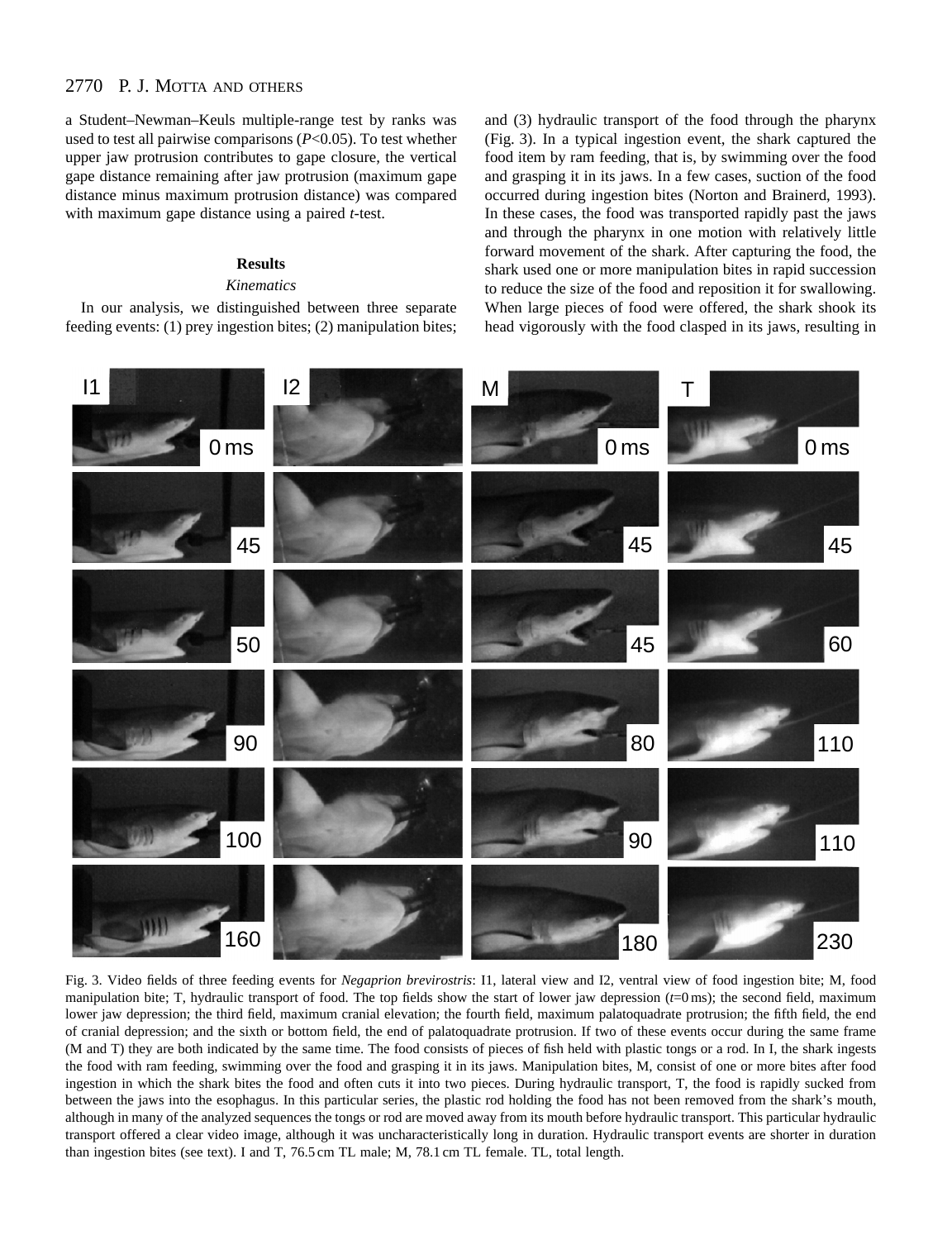the cutting of the food into two or more pieces. In a few cases, there were no manipulation bites and the feeding sequence proceeded directly to transport. This was a rapid hydraulic suction transport of the food from between the teeth to the pharynx and into the esophagus. During this transport event, the shark continued to move forward, but slowly relative to the movement of the food into the pharynx. After this event, there were no further swallowing events evident in either the video recordings or the electromyograms.

Ingestion bites were composed of a series of cranial movements that varied both within and among sharks. Most bites began with the initiation of mandible depression, although the initiation of cranial elevation occasionally constituted the first movement (Fig. 4). Cranial elevation usually began shortly after the beginning of mandible depression, such that the gape was widening as the shark swam over the food, and maximum mandible depression usually occurred just before maximum head elevation. Maximum gape occurred between these two

Fig. 4. Activity of jaw and head muscles and associated kinematics during an ingestion bite in *Negaprion brevirostris*. (A) Composite block diagram of electromyographic activity in the cranial muscles during a food ingestion bite with palatoquadrate protrusion. The mean onset (left edge) and offset (right edge) of the blocks indicate the duration of muscle activity in seconds. Time 0s marks the onset of the coracoarcualis (CC) muscle activity. A mean for each shark was calculated, and a grand mean was used to calculate the onset and duration for each muscle. Error bars represent the standard error of the grand mean. The bar on the leading edge of each block is one standard error of the onset, the bar on the trailing edge is one standard error for duration of muscle activity. In cases where there were data from a single shark, there is no error bar. When a second burst of activity occurred more than 25 % of the time, it is shown with the percentage of occurrence and without error bars. CB, coracobranchialis; CC, coracoarcualis; CH, coracohyoideus; CM, coracomandibularis; EP, epaxialis; LH, levator hyomandibularis; LP, levator palatoquadrati; POD, dorsal preorbitalis; POV, ventral preorbitalis; QD, quadratomandibularis dorsal; QV, quadratomandibularis ventral. (B) Composite block diagram of kinematics during a food ingestion bite with palatoquadrate protrusion. A mean for each shark was calculated, and a grand mean used to calculate the onset and duration for each kinematic event. Error bars represent the standard error of the grand mean. Only a subset

maxima. Elevation of the mandible was followed closely by depression of the head. Palatoquadrate protrusion began shortly after the beginning of mouth closure in the majority of bites. Maximum palatoquadrate protrusion, which contributed to 26 % of the gape distance (*P*<0.0001), usually occurred at the end of head depression and mandible elevation as the food was pierced by the upper and lower teeth. Maximum depression of the hyobranchial area occurred at the end of the bite as the mouth was closed on the food. The total time for protrusion and retraction of the upper jaw was highly variable, as indicated by the relatively large standard errors in Fig. 4 and Table 3, and, together, both were longer than the entire preceding sequence. Mean palatoquadrate retraction time was approximately three times longer than protrusion. However, palatoquadrate protrusion was entirely lacking in some food ingestion bites, as was cranial elevation. The total duration for food ingestion bites with palatoquadrate protrusion, from the beginning of mandible depression to complete palatoquadrate retraction, ranged from



of the bites used for the EMG analysis above are used for the kinematic analysis. The heavy vertical bars represent maxima with associated standard error bars. Line drawings below indicate the approximate positions of the head relative to a food item for select kinematic events indicated by fine dotted lines. Cran. mov., cranial movement; Man. mov., mandibular movement; PQ prot., palatoquadrate protrusion; Pk. gp., peak gape; Max. hy., maximum hyobranchial depression.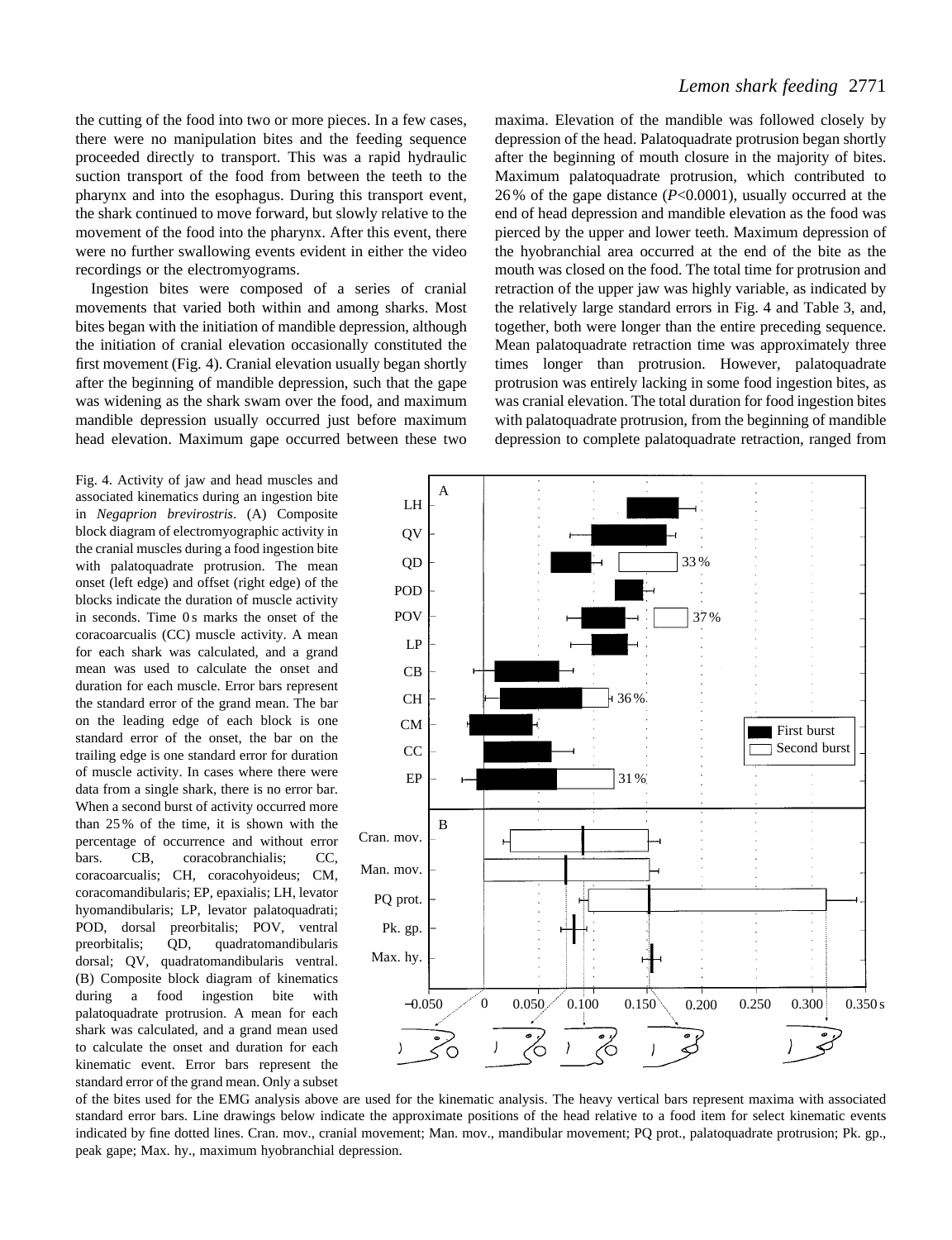Table 3. *Mean durations of cranial movements during food ingestion and hydraulic transport events in* Negaprion brevirostris

|                                                 |              | Hydraulic |
|-------------------------------------------------|--------------|-----------|
|                                                 | Ingestion    | transport |
| Cranial elevation (ms)                          | $66+10$      | $48+6$    |
| Cranial depression (ms)                         | $62+7$       | $53+3$    |
| Mandible depression (ms)                        | $75 + 8$     | $52 + 3$  |
| Mandible elevation (ms)                         | $77+6$       | $63+4$    |
| Palatoquadrate protrusion (ms)                  | $59+10$      | $46 + 4$  |
| Palatoquadrate retraction (ms)                  | $159 \pm 31$ | $93+17$   |
| Time to peak gape (ms)                          | $81 + 7$     | $58 + 3$  |
| Time to maximum hyobranchial<br>depression (ms) | $155+10$     | $106 + 8$ |
| Total time of feeding event (ms)                | $309 + 41$   | $207+20$  |

The values are represented graphically in the lower parts of Figs 4 and 5.

| Values are means $\pm$ 1 s.E.M. |  |  |  |  |  |
|---------------------------------|--|--|--|--|--|
|---------------------------------|--|--|--|--|--|

160 to 730 ms, with an average duration of 309 ms (Table 3). The majority of this variation was attributable to variation in the duration of palatoquadrate protrusion and particularly retraction.

Manipulation bites (Fig. 3) were not quantified owing to lack of video data, but were composed of essentially the same cranial movements as food ingestion bites. Palatoquadrate protrusion was present in most of the bites, even when there were repeated manipulation bites. Hydraulic transport events were also composed of the same cranial movement events as food ingestion bites (Fig. 5). However, maximum hyobranchial depression generally occurred before maximum palatoquadrate protrusion. The total duration of hydraulic transport events ranged from 135 to 350 ms, with an average duration of 207 ms (Table 3). Palatoquadrate protrusion and cranial elevation were absent in a few hydraulic transport events.

#### *Kinematic analyses*

When ingestion bites and hydraulic transport event data were pooled, only one kinematic event, the duration of palatoquadrate protrusion, was different among individual sharks. However, the SNK multiple-comparisons test failed to find a significant difference (Table 4). When results for individual shark data were pooled, differences between ingestion bites and hydraulic transport events were found. Ingestion bites had longer durations than hydraulic transport events for the following variables: mandible depression; total



Fig. 5. Activity of jaw and head muscles and associated kinematics during hydraulic transport in *Negaprion brevirostris*. (A) Composite block diagram of electromyographic activity in the cranial muscles during hydraulic transport with palatoquadrate protrusion. (B) Composite block diagram of kinematics during hydraulic transport with palatoquadrate protrusion. See Fig. 4 for details.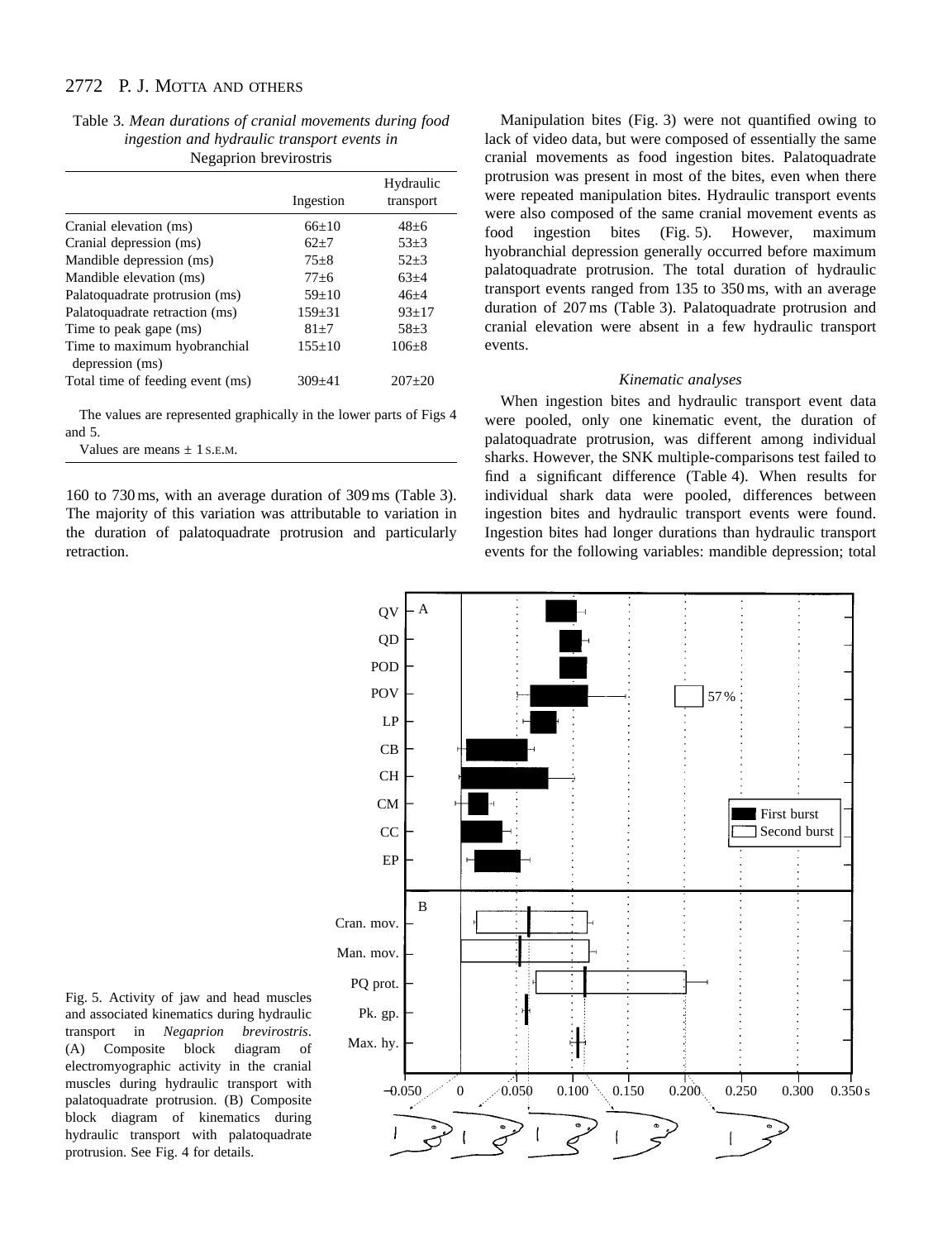Table 4. *ANOVA of duration of kinematic events involved with the feeding events of food ingestion (I) and hydraulic transport (T) in* Negaprion brevirostris

| Kinematic event                                                  | Feeding events, I, T   | <b>Sharks</b>   |
|------------------------------------------------------------------|------------------------|-----------------|
| Mandible depression                                              | *** $(18.05, 1) I > T$ | <b>NS</b>       |
| Mandible elevation                                               | NS                     | <b>NS</b>       |
| Total time of mandible depression<br>and elevation               | *** $(15.01, 1) I > T$ | <b>NS</b>       |
| Lag of head elevation from start of<br>mandible depression       | NS                     | <b>NS</b>       |
| Head elevation                                                   | **(7.35, 1) $I > T$    | <b>NS</b>       |
| Head depression                                                  | NS                     | <b>NS</b>       |
| Total time of head elevation and<br>depression                   | ** $(7.49, 1) I > T$   | <b>NS</b>       |
| Lag of jaw protrusion from start of<br>mandible depression       | ** $(7.57, 1)$ I > T   | <b>NS</b>       |
| Palatoquadrate protrusion                                        | NS.                    | $**(3.83, 6)^1$ |
| Palatoquadrate retraction                                        | <b>NS</b>              | <b>NS</b>       |
| Total time of palatoquadrate<br>protrusion and retraction        | <b>NS</b>              | <b>NS</b>       |
| Start mandible depression to<br>maximum gape                     | *** $(14.8, 1) I > T$  | NS              |
| Start mandible depression to<br>maximum hyobranchial depression  | ***(15.69, 1) $I > T$  | NS              |
| Start mandible depression to end of<br>palatoquadrate protrusion | ** $(6.98, 1)$ I > T   | <b>NS</b>       |

1SNK test indicates no significant difference among all pairwise comparisons; NS, not significant.

\*\**P*<0.01; \*\*\**P*<0.001.

*F*-statistic and degrees of freedom are given in parentheses.

Tests were performed separately on each kinematic event first for feeding events with sharks pooled, and then for individual sharks with feeding events pooled.

time of mandible depression and elevation; head elevation; total time of head elevation and depression; time lag from the start of jaw protrusion to the start of mandible depression; time from the start of mandible depression to maximum gape; time from the start of mandible depression to maximum hyobranchial depression; and time from the start of mandible depression to the end of palatoquadrate protrusion (the total time of the bite) (Table 4).

#### *Motor patterns*

The muscles of mandible abduction or depression were usually the first muscles activated during food ingestion, processing and hydraulic transport. The coracoarcualis, coracomandibularis and coracohyoideus muscles were active during mandible and hyoid depression. Cranial elevation was concomitant with epaxialis muscle activity (Figs 4–6). In 31 % of the ingestion bites, there was a second burst of activity in the epaxialis muscle, as well as in 36 % of the bites for the coracohyoideus muscle (Fig. 4). For ingestion bites and hydraulic transport events, maximum mandible depression was approximately coincident with the cessation of firing of the mandible depressors, and maximum cranial elevation occurred slightly after the cessation of epaxialis muscle activity (Figs 4, 5). The coracobranchiales muscles usually fired during the activity period of the mandible depressors, presumably abducting the branchial arches. However, maximum hyobranchial depression occurred much later, towards the termination of jaw elevation (Figs 4, 5).

Adduction of the jaws occurred during activity of the quadratomandibularis dorsal and ventral. The initiation of their muscle activity generally began before the cessation of activity of the mandible and hyoid depressors during ingestion and manipulation bites, but after cessation of activity in hydraulic transport events (but see statistics below). In 33 % of the ingestion bites, there was a second burst of activity in the quadratomandibularis dorsal; in 50 % of the manipulation bites, there was a second burst of activity of the quadratomandibularis ventral (Figs 4–6).

Coincident with activity in the quadratomandibularis muscles, the dorsal and ventral preorbitalis and the levator



Fig. 6. Composite block diagram of electromyographic activity in the cranial muscles of *Negaprion brevirostris* during a manipulation bite with palatoquadrate protrusion. See Fig. 4 for details.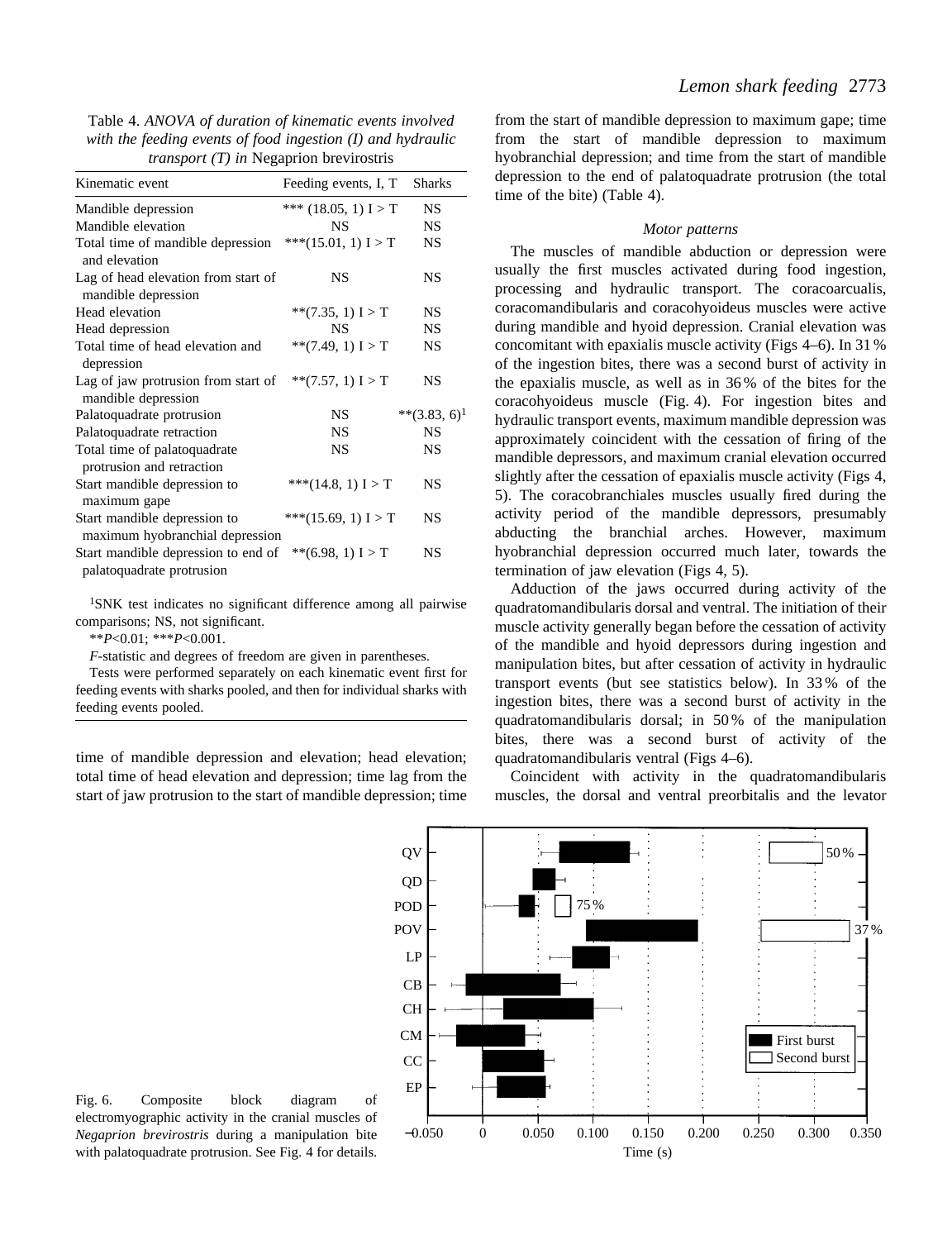palatoquadrati muscles fired during palatoquadrate protrusion. Maximum palatoquadrate protrusion occurred at approximately the cessation of activity of the latter three muscles. The ventral preorbitalis muscle had second bursts of activity, some quite lengthy, in 37 % of the ingestion bites, 37 % of the manipulation bites and 57 % of the hydraulic transport events. In manipulation bites, the dorsal preorbitalis had second bursts of activity in 75 % of the bites. Finally, the levator hyomandibularis muscle was the last muscle to initiate activity in the food ingestion bites (no data were available for this muscle for the other feeding events) (Figs 4–6).

During both ingestion and manipulation bites, simultaneous video images and electromyographs showed that palatoquadrate protrusion was coincident with activity in the dorsal and ventral preorbitalis and the levator palatoquadrati muscles, with strong activity in the latter two (Figs 7, 8). The ventral preorbitalis muscle showed prolonged activity, either in one or more bursts, compared with the dorsal preorbitalis or levator palatoquadrati muscles (Figs 4–7). Prolonged activity of the ventral preorbitalis was coincident with prolonged protrusion of the upper jaw, thus supporting its control over palatoquadrate protrusion.

### *Motor pattern analyses*

For all feeding events combined, there were differences among sharks for the onset of the coracobranchiales muscles and for the duration of muscle activity of the epaxialis, coracoarcualis, coracohyoideus, coracobranchiales and levator palatoquadrati muscles (Table 5). For all sharks combined, differences among ingestion bites, manipulation bites and hydraulic transport were confined to the muscles of mandible depression and palatoquadrate protrusion. The duration of activity of the mandible depressors, that is, the coracoarcualis and coracomandibularis, was shortest for hydraulic transport. For the coracoarcualis, hydraulic transport events were shorter in duration than ingestion bites, but not manipulation bites. The duration of activity of the coracomandibularis did not differ for ingestion or manipulation bites, but both of these feeding events were longer in duration than hydraulic transport events.

The duration of muscle activity of the ventral preorbitalis was shorter for ingestion bites and did not differ for manipulation bites or hydraulic transport. The onset of the levator palatoquadrati was shorter for hydraulic transport compared with those of the other two feeding events, which were the same. Similarly, the onset for the ventral preorbitalis was longer for the ingestion bites compared with hydraulic transport, whereas the manipulation bites did not differ from either the ingestion bites or hydraulic transport. The duration of activity in the coracoarcualis muscle, which was different for both feeding events and among sharks, had no interaction among sharks and feeding events. The other muscle of palatoquadrate protrusion, the dorsal preorbitalis, was only comparable for ingestion and manipulation bites because of lack of data for hydraulic transport events (Table 5). The composite block diagrams of electromyographic activity (Figs 4, 5) indicate that the quadratomandibularis dorsal and ventral fired after the cessation of activity in the muscles of jaw depression in hydraulic transport but before the cessation of activity in ingestion bites. However, insufficient data existed to test this (Table 5).

Table 5. *ANOVA for the burst duration and onset from the initial firing of the coracoarcualis muscle for eleven cranial muscles controlling three feeding events [food ingestion (I), manipulation (M) and hydraulic transport (T)] in Negaprion brevirostris* 

|            |                                 | Duration      |                     | CC onset                   |               |  |
|------------|---------------------------------|---------------|---------------------|----------------------------|---------------|--|
| Muscle     | Feeding events, I, M, T         | Shark         | $Bite \times Shark$ | Feeding events, I, M, T    | Shark         |  |
| EP         | <b>NS</b>                       | $**(3.52, 5)$ |                     | <b>NS</b>                  | <b>NS</b>     |  |
| CC         | **(4.59, 2) $\underline{I M}$ T | $**(4.42, 4)$ | NS                  |                            |               |  |
| <b>CM</b>  | $**(4.78, 2)$ I M T             | <b>NS</b>     |                     | <b>NS</b>                  | <b>NS</b>     |  |
| <b>CH</b>  | <b>NS</b>                       | ***(19.2, 3)  |                     | <b>NS</b>                  | <b>NS</b>     |  |
| CB         | <b>NS</b>                       | $*(3.25, 3)$  |                     | <b>NS</b>                  | $**(6.71, 3)$ |  |
| LP         | <b>NS</b>                       | $*(4.37, 1)$  |                     | $*(4.15, 2)$ I M T         | <b>NS</b>     |  |
| <b>POV</b> | $**$ (7.17, 2) M T I            | <b>NS</b>     |                     | ** $(5.41, 2)$ <u>IM</u> T | <b>NS</b>     |  |
| <b>POD</b> | <b>NS</b>                       | <b>NS</b>     |                     | <b>NS</b>                  | No data       |  |
|            | (Only types I, $M$ )            |               |                     | (Only types I, M)          |               |  |
| LH         | No data                         | <b>NS</b>     |                     | No data                    | No data       |  |
| QV         | <b>NS</b>                       | <b>NS</b>     |                     | <b>NS</b>                  | <b>NS</b>     |  |
|            |                                 |               |                     | (Only types I, $M$ )       |               |  |
| QD         | <b>NS</b>                       | <b>NS</b>     |                     | No data                    | No data       |  |

NS, not significant.

\**P*<0.05; \*\**P*<0.01; \*\*\**P*<0.001.

*F*-statistic and degrees of freedom are given in parentheses. Tests were performed separately on each muscle first for feeding events with sharks pooled, and then for individual sharks with feeding events pooled, for both duration and onset data.

Lines below feeding events indicate values that do not differ.

CB, coracobranchialis; CC, coracoarcualis; CH, coracohyoideus; CM, coracomandibularis; EP, epaxialis; LH, levator hyomandibularis; LP, levator palatoquadrati; POD, dorsal preorbitalis; POV, ventral preorbitalis; QD, quadratomandibularis dorsal; QV, quadratomandibularis ventral.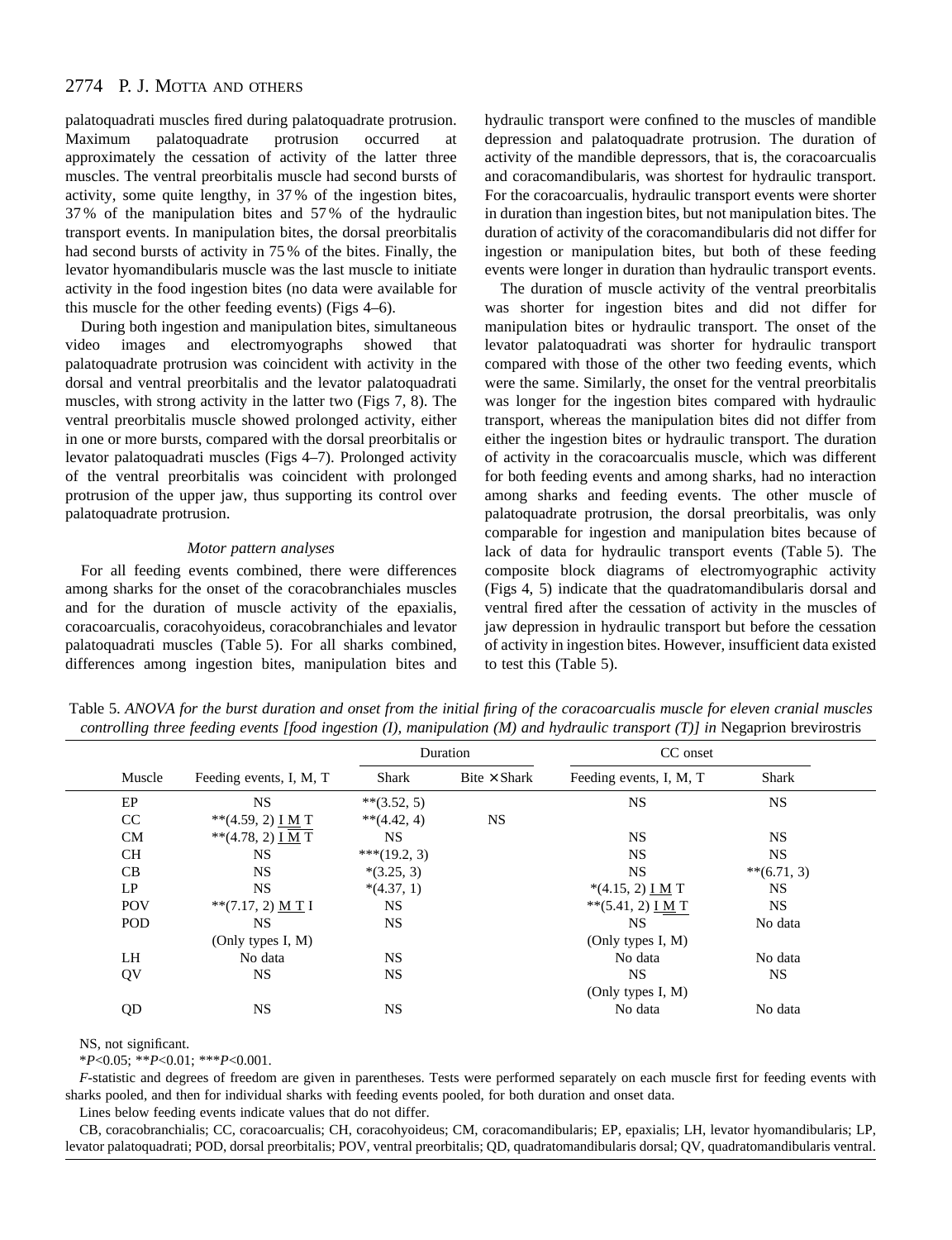



Fig. 7. Electromyograms of five muscles during a food ingestion bite (I), two manipulation bites, (M1, M2) and hydraulic transport of the food (T ) in a 78 cm total length female *Negaprion brevirostris*

feeding on a piece of fish. Prior to the food ingestion bite (I), the shark opened its mouth and lifted its head slightly, as indicated by activity in CC and EP, respectively. Palatoquadrate protrusion was visible on the video approximately at the points indicated by small black arrows. The lower signal indicates the synchronization pulse for the video camera. CC, coracoarcualis; CH, coracohyoideus; EP, epaxialis; LP, levator palatoquadrati; POV, ventral preorbitalis.

### **Discussion**

### *Functional conservation of kinematic pattern*

*Negaprion brevirostris* primarily uses ram feeding to ingest food under our experimental conditions. The kinematic pattern of expansive, compressive and recovery phases known for other aquatic anamniotes is conserved during ingestion bites, manipulation bites and hydraulic transport events in this shark. We occasionally observe preparatory phases of ingestion bites during which the mouth is closed prior to the bite. These phases

Fig. 8. Electromyograms of five muscles during a food manipulation bite in a 78 cm total length female *Negaprion brevirostris* feeding on a piece of fish. Select kinematic events from the simultaneous video images are marked by vertical lines and numbers along the bottom as follows: 1, start of mandible depression; 2, start of cranial elevation; 3, maximum gape; 4, start of cranial depression; 5, start of palatoquadrate protrusion and simultaneous mandible elevation; 6, mandible elevated and biting food with palatoquadrate still protruded; 7, palatoquadrate still slightly protruded as it ends this manipulation bite and begins another (not shown). The lower signal indicates the synchronization pulse for the video camera. CC, coracoarcualis; CH, coracohyoideus; EP, epaxialis; LP, levator palatoquadrati; POV, ventral preorbitalis.

have also been observed in kinematic and motor pattern analyses of suction prey capture in teleost fishes and aquatic salamanders, and ram feeding in turtles. Many fishes lack a preparatory phase, particularly during hydraulic prey transport (Liem, 1978; Lauder, 1985; Lauder and Shaffer, 1985; Reilly and Lauder, 1990; Lauder and Prendergast, 1992; Lauder and Reilly, 1994; Reilly, 1995). The expansion phase in *N. brevirostris* begins with either mandible depression or cranial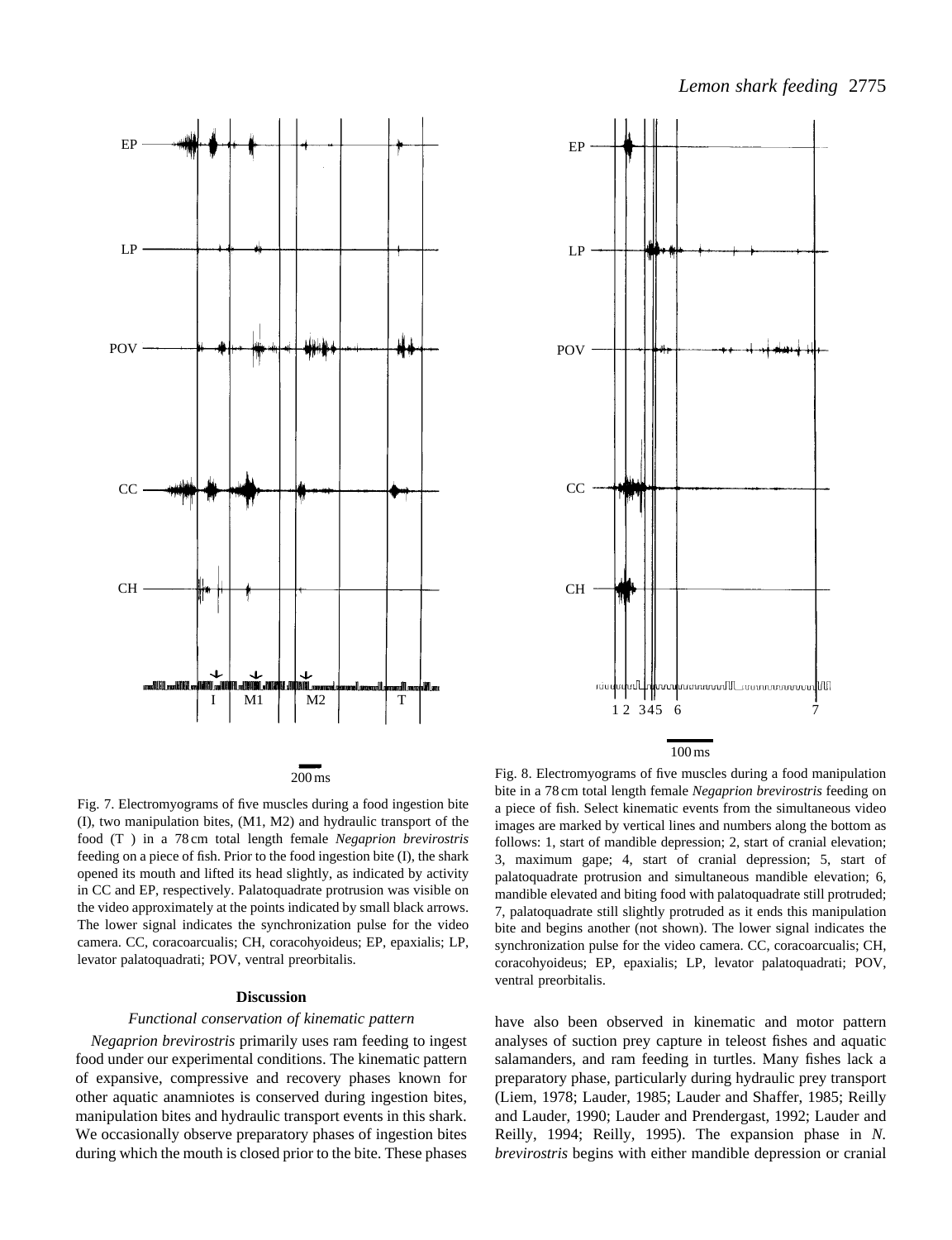elevation and terminates with maximum gape. The compressive phase generally begins with elevation of the mandible and the head is depressed shortly thereafter. Palatoquadrate protrusion occurs during the compressive phase, although protrusion (and cranial elevation) is lacking in some bites, as was also noted for carcharhinid sharks by Frazzetta and Prange (1987). The compressive phase ends with the jaws closed on the food. The expansive phase is not faster than the compressive or closing phase in *N. brevirostris* or *Squalus acanthias* (C. A. D. Wilga and P. J. Motta, unpublished data). From this, we conclude that there is no fast opening phase characteristic of some bony fishes, aquatic amphibians and some aquatically feeding amniotes (Lauder and Prendergast, 1992; Lauder, 1985; Lauder and Reilly, 1994). The recovery phase involves retraction of the palatoquadrate and the hyoid and branchial apparatus.

It has been proposed that maximum hyoid depression occurs after maximum gape during prey capture by aquatic suction feeders (Reilly and Lauder, 1992). We have demonstrated that maximum hyobranchial depression also occurs after maximum gape during ram bites and hydraulic transports in *N. brevirostris*. Therefore, this appears to be a general property of aquatic feeding in this animal, not just of suction feeding. If recovery of the hyobranchial apparatus occurred before closure of the mouth in either ram or suction feeding, it would produce a reverse water current that would tend to force the prey back out of the mouth.

The sequence of expansive, compressive and recovery phases and its variability are similar to those found previously in *N. brevirostris* and in two other carcharhinids, the blacknose (*Carcharhinus acronotus*) and blacktip (*Carcharhinus limbatus*) sharks (Frazzetta and Prange, 1987). The diet of *N. brevirostris* and most other carcharhinid sharks consists primarily of bony fishes (Wetherbee *et al.* 1990; E. Cortés, personal communication). Natural feeding on fish prey by carcharhinid sharks usually involves a brief period of pursuit followed by capture of the prey below the snout. In *N. brevirostris*, the closure of the mouth is coincident with the peak protrusion of the palatoquadrate, which can be sustained for a prolonged period. One result of upper jaw protrusion is the anteroventral movement of the upper jaw and attached teeth, which enhances grasping and retention of the prey in the jaws.

The position of the teeth during the compressive phase of the ingestion bite also facilitates the processing of teleost prey. When offered large pieces of food, *N. brevirostris* often grasps the prey between the lower jaw and the protruded upper jaw. This is usually followed by vigorous shaking of the body and head in a side-to-side motion, such that the upper jaw cuts the food into two or more pieces. Similar head-shaking behavior occurs in numerous other carcharhinid sharks (Springer, 1961; Moss, 1972, 1977; Frazzetta and Prange, 1987; Frazzetta, 1988, 1994). The behavior of slashing the exposed teeth of the protruded upper jaw through the prey, propelled by lateral movements of the head, presents an efficient cutting mechanism that reduces the prey to a consumable size.

In contrast, kinematic analysis of the white shark *Carcharodon carcharias*, feeding on large bait near the surface, shows that this lamnid exhibits a different sequence of upper jaw movements during feeding. Like *N. brevirostris*, the bite action of *C. carcharias* begins with the nearly coincident lifting of the head and depression of the mandible, which together produce the maximum gape. However, unlike *N. brevirostris*, extension of the palatoquadrate in *C. carcharias* is maximal well before full elevation of the lower jaw and depression of the cranium. Furthermore, the palatoquadrate can retract to its subcranial resting position while the snout is lifted, but normally does not remain protruded after the snout is lowered. We suggest that this difference in jaw kinematics reflects the contrasting feeding behavior of these two species of sharks which normally feed on different-sized prey. Unlike juvenile *N. brevirostris*, adult *C. carcharias* commonly use a feeding strategy in which they attack a large pinniped at or near the surface, inflicting a massive, usually singular, wound (Tricas and McCosker, 1984; McCosker, 1985; Klimley *et al.* 1996). The prey is often released after this bite and is usually not consumed further until a subsequent attack. In this case, the early protrusion of the upper jaw relative to the elevation of the lower jaw may maximize the penetration of the upper jaw into the large mammalian prey. In addition, the prolonged elevation of the cranium in *C. carcharias* permits the delivery of a rapid series of multiple bites by sequential protrusions and retractions of the palatoquadrate, a feeding behavior sometimes used for excision of large pieces of flesh from whale carcasses (Pratt *et al.* 1982).

The mean duration of the complete feeding bout (which included ingestion and manipulation bites) in adult *C. carcharias* is 985 ms, with a range of 750–1708 ms (Tricas and McCosker, 1984). In contrast, we measured a mean duration of an ingestion bite in juvenile *N. brevirostris* of 309 ms, ranging from 160 to 730 ms. The longer duration in adult *C. carcharias* may be due to the greater inertia required to move the larger mass of the head and jaws. Alternatively, the data for *N. brevirostris* and *C. carcharias* are consistent with the findings of Richard and Wainwright (1995), who observed a relative slowing of muscle shortening rate with increasing size in largemouth bass *Micropterus salmoides*. The shark gape cycle data are congruent when fitted to the scaling regression for the bass (A. P. Summers, unpublished data).

Ingestion and manipulation bites as well as hydraulic transport events in *N. brevirostris* have similar motor and kinematic patterns. A preparatory phase during ingestion bites is occasionally present and involves activity of the quadratomandibularis muscles as the jaws are closed prior to the expansive phase. The expansive phase is characterized by mandible depression coincident with activity in the coracoarcualis, coracomandibularis and coracohyoideus muscles, hyobranchial depression during activity of the coracohyoideus and coracobranchiales, and head elevation during firing of the epaxialis muscle (Fig. 9A). During the expansive phase, the distal end of the hyomandibula pivots anteroventrally, while the distal end of the ceratohyal pivots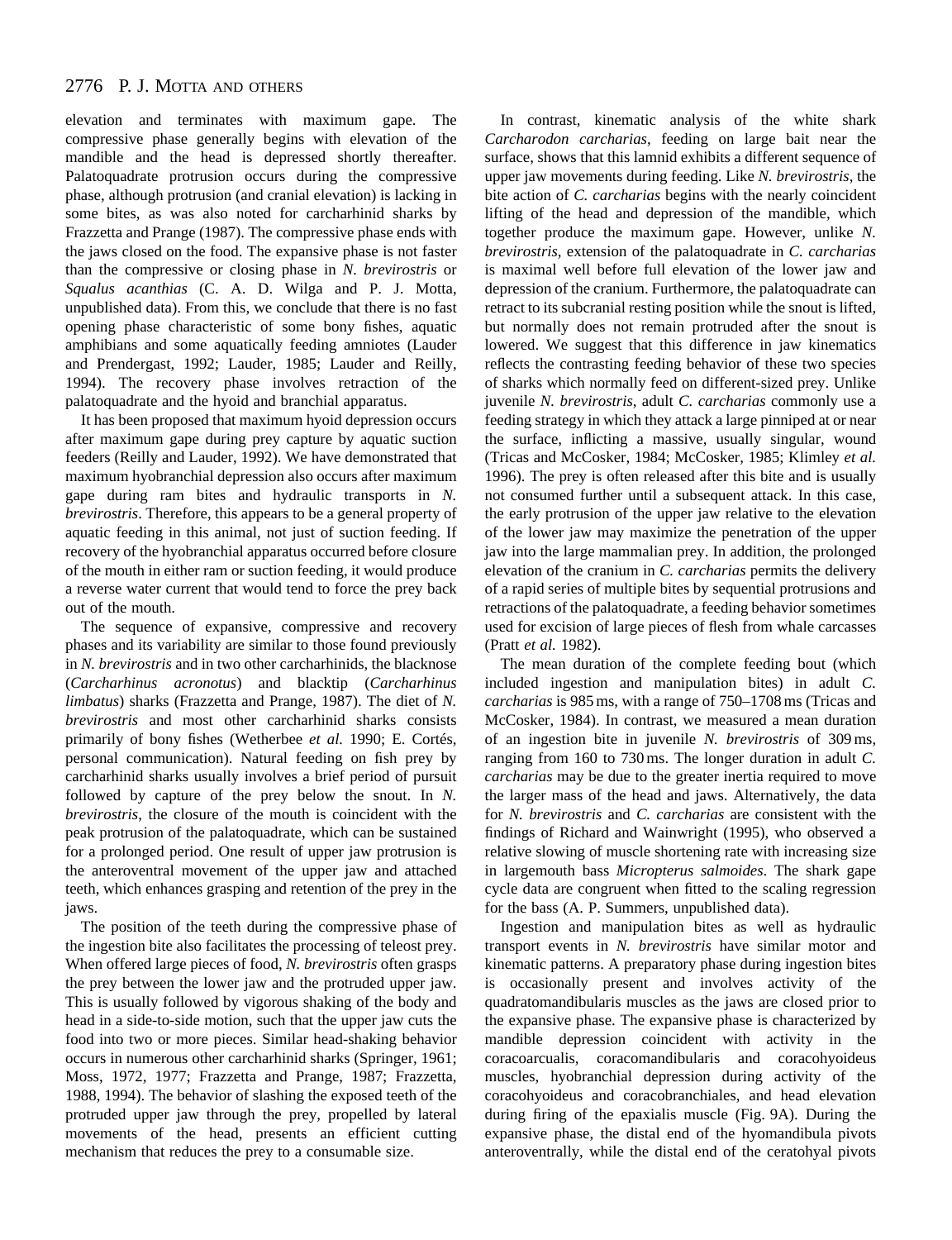

posteroventrally owing to its ligamentous attachments (Motta and Wilga, 1995). The compressive phase is characterized by elevation of the mandible and depression of the head, coinciding with contraction of the quadratomandibularis dorsal and ventral, although the stored elastic energy from the bending of the anterior part of the axial skeleton and stretching of the ligaments, skin and other tissues probably also contributes (Fig. 9B). Palatoquadrate protrusion occurs during the compressive phase.

Maximum depression of the hyobranchial apparatus occurs at the termination of the compressive phase when the mouth has closed on the food. This is after the cessation of the first and second bursts of activity in the mandibular and hyoid abductors. Computer axial tomography (CAT scans) of dead, manipulated sharks indicates that this ventral bulge is due to the movement of the basihyal from its anterior position just posterior to the mandibular symphysis to a more posteroventral position (Motta and Wilga, 1995). Undoubtedly, the branchial arches contribute to the depression of the pharyngeal floor, but

# *Lemon shark feeding* 2777

Fig. 9. A model of chondrocranial, mandibular and hyoid arch kinetics during feeding in *Negaprion brevirostris* based on dissection, computer axial tomography, electromyography and video analysis. (A) Expansive phase, characterized by depression of the mandible and elevation of the cranium; (B) compressive phase, characterized by elevation of the mandible, cranial depression and palatoquadrate protrusion; (C) recovery phase, characterized by hyomandibular and palatoquadrate retraction. Only the major components of the chondrocranium, mandibular and hyoid arch are represented; the branchial arches are not included. Thick dark lines indicate muscles, large arrows indicate the movement of specific elements, and small arrows indicate the direction of muscle contraction. See Discussion for a description of the specific phases, contractile events and kinesis of the cranial elements. BH, basihyal; C, ceratohyal; CC, coracoarcualis; CH, coracohyoideus; CM, coracomandibularis; CPTS, chondrocranial–palatoquadrate connective tissue sheath (oral mucous membrane); EP, epaxialis; HMD, hyomandibula; LCP, ethmopalatine ligament; LH, levator hyomandibularis; LP, levator palatoquadrati; MC, Meckel's cartilage; OP, orbital process; PG, pectoral girdle; POD, dorsal preorbitalis; POV, ventral preorbitalis; PQ, palatoquadrate; QD, quadratomandibularis dorsal; QV, quadratomandibularis ventral.

our methods in the present study did not allow visualization of their movement. The hyoid arch and the branchial apparatus remain in the abducted state until the onset of activity of the levator hyomandibuli in the recovery phase.

The recovery phase, therefore, is characterized by the retraction of the hyomandibula into its resting position concomitant with activity in the levator hyomandibuli, and the retraction of the palatoquadrate cartilage by the elastic ethmopalatine ligament (Motta and Wilga, 1995) (Fig. 9C). We did not investigate the role of other branchial muscles, such as the adductor arcuum branchialium and the arcualis dorsalis, in this or other phases (Vetter, 1874; Marion, 1905; Shirai, 1992).

As in our previous study on the biting mechanism of *N. brevirostris* (Motta *et al.* 1991), we recorded reciprocal coactivation of agonist–antagonist muscle pairs, such as the mandible adductor (quadratomandibularis dorsal) and the mandible depressors (coracoarcualis and coracohyoideus). Overlap of activity in antagonistic muscle complexes during feeding has also been noted in bony fishes and aquatic salamanders (Liem, 1980; Lauder, 1980; Lauder and Shaffer, 1985). During rapid movements (e.g. rapid jaw opening), such antagonistic activity may help to stiffen the joint and regulate the speed and degree of jaw movements, controlling movement around the joint and reducing potential damage to joints and muscle (Motta *et al.* 1991). Rapid multiple bursts of muscle activity often accompany strong sustained kinematic events, such as closure of the jaw on the food or sustained palatoquadrate protrusion (Fig. 8). These muscle activity bursts probably result in sustained contraction of the muscles, since elasmobranch fast glycolytic white muscle fibers produce fused tetani at multiple stimulation frequencies of 5–10 Hz and maximum isometric tensions at approximately 20 Hz (Johnston, 1980, 1981).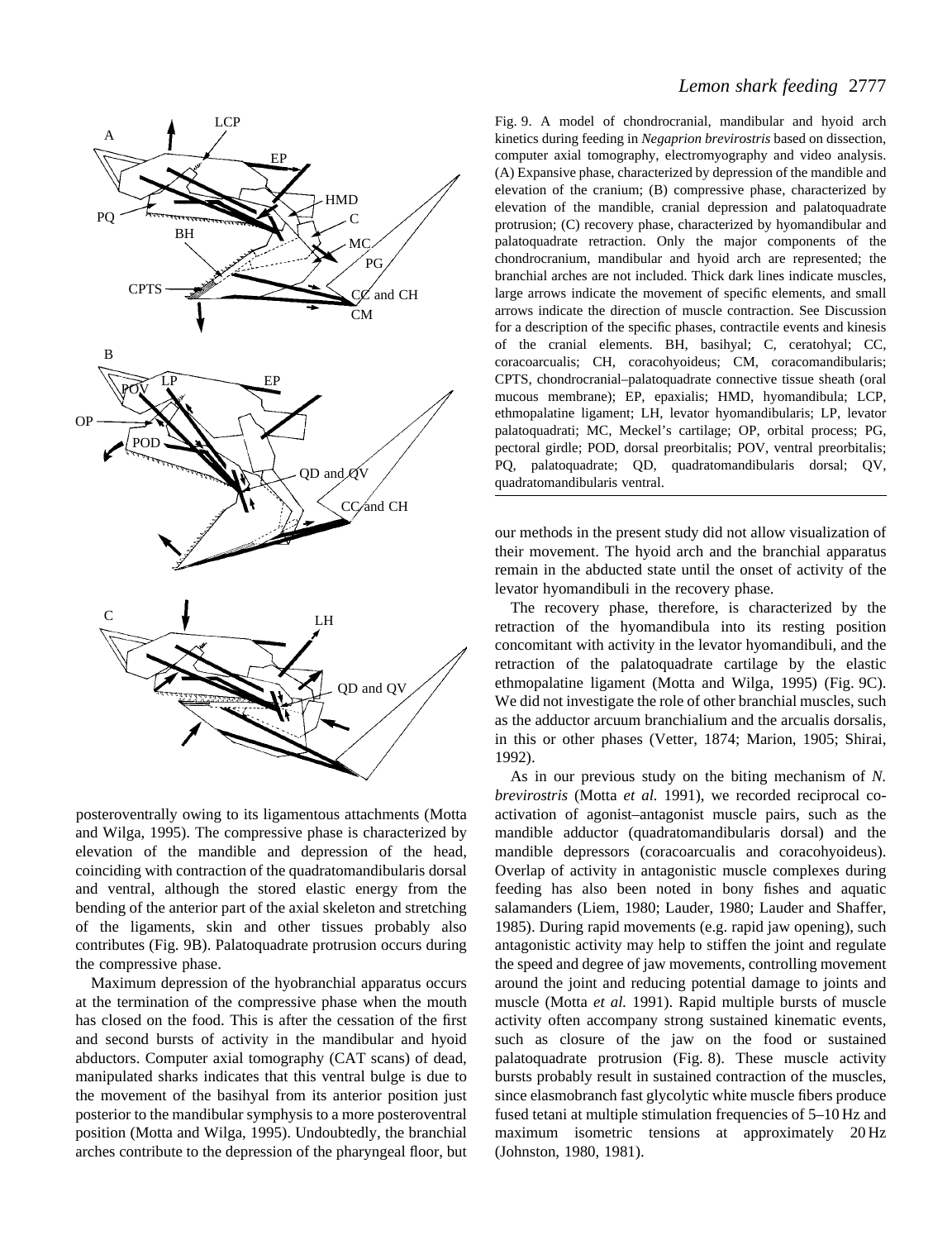## *Variability in kinematic and motor patterns*

We found no differences in the kinematic variables among individual sharks, although our small sample size requires caution. This lack of kinematic variation is interesting in that the durations of muscle activity do vary among sharks. There are differences among the sharks in the duration of firing of the head elevator (epaxialis), jaw depressors (coracoarcualis, coracohyoideus), branchial depressor (coracobranchiales) and at least one muscle effecting palatoquadrate protrusion (levator palatoquadrati). Further support for our hypothesis that relative timing does not vary is found in the activity onset data. The only difference in the muscle activity onset among individual sharks is in that of the coracobranchiales. So, while there are differences among sharks in the durations of the muscle activity bursts, the relative timing of the activity patterns appears to be quite consistent.

When ingestion bites are compared with manipulation bites and hydraulic transports, the muscle activity data are in general agreement with the kinematic analyses (although only ingestion bites and hydraulic transports were compared in the kinematic analysis), considering only 50 % of the feeding events were used for both the electromyographic and kinematic analyses. Differences in muscle activity patterns among feeding events are confined to the muscles of mandible depression and palatoquadrate protrusion. Hydraulic transport events have shorter durations of muscle activity for the coracoarcualis and the coracomandibularis than ingestion bites. This corresponds with quicker mandible depression in hydraulic transport. Faster head elevation in hydraulic transports compared with ingestion bites is not reflected in the duration of epaxialis muscle activity. Palatoquadrate protrusion occurs earlier in hydraulic transports than in ingestion bites, since the onset for the levator palatoquadrati and the ventral preorbitalis are shorter for hydraulic transport events; the lack of data for the dorsal preorbitalis prevents its comparison with other muscles. In contrast, the duration of the first burst of the ventral preorbitalis (only first bursts were statistically analyzed) is shortest for the ingestion bites. However, this does not reflect the duration of subsequent bursts of activity of this muscle, which frequently occur during palatoquadrate protrusion. As a consequence, maximum gape and maximum hyobranchial depression occur earlier in hydraulic transport than in ingestion bites and, overall, hydraulic transport events are shorter in duration that ingestion bites. Manipulation bites appear to be somewhat intermediate in muscle activity duration and onset compared with ingestion bites or hydraulic transport events.

In comparing suction capture with suction transport in *Lepomis macrochirus* and *Ambystoma tigrinum*, Gillis and Lauder (1995) found that the time course for prey transport kinematics is often much faster than that of prey capture. They suggest that this difference may be widespread during aquatic feeding by anamniotes. Our findings with *N. brevirostris* provide support for this hypothesis.

### *Palatoquadrate protrusion*

Palatoquadrate protrusion occurs during the compressive

phase of ingestion bites, manipulation bites or hydraulic transport events when the dorsal and ventral preorbitalis and the levator palatoquadrati muscles become active, as suspected by Luther (1909), Haller (1926), Zlabek (1931), Moss (1962, 1972) and Frazzetta (1994). There is no activity in the levator hyomandibularis during protrusion, refuting the hypothesis that it contributes to protrusion by pulling the hyomandibula anteriorly (Moss, 1972).

The dorsal preorbitalis originates on the quadratomandibularis muscle mass and inserts on the palatoquadrate at the base of the orbital process. It presumably acts to pull the palatoquadrate ventrally, such that the orbital process of the palatoquadrate is at least partially withdrawn from the orbital notch of the chondrocranium. This action requires co-activation by the quadratomandibularis muscles from which it originates.

The ventral preorbitalis originates on the nasal region of the chondrocranium and inserts on the quadratomandibularis complex. Together with the levator palatoquadrati, which originates on the orbital region and inserts on the palatoquadrate, the ventral preorbitalis pulls the palatoquadrate in an anterodorsal direction. In the retracted position, the upper jaw resists movement in an anterodorsal direction because the rounded orbital process sits in the orbital notch. Upper jaw protrusion occurs when the dorsal preorbitalis pulls the orbital process partially or totally out of the orbital notch. The ventral preorbitalis and levator palatoquadrati then pull the upper jaw anteriorly so that the orbital process is forced to glide on the anterior wall of the orbital notch, and the resultant force drives the upper jaw anteriorly and ventrally into the protruded position. Motion of the hyomandibula assists upper jaw protrusion by swinging anteroventrally. However, it moves passively because of its tight ligamentous connection to the jaws. Prolonged palatoquadrate protrusion appears to be primarily effected by the repeated contraction of the ventral preorbitalis, which shows multiple bursts of activity during this movement (Fig. 8). The ethmopalatine ligament and the chondrocranial–palatoquadrate connective tissue sheath limit palatoquadrate protrusion (Motta and Wilga, 1995).

Protrusible jaws and the array of tooth types that appear in the euselachian radiation of modern sharks are generally associated with increased ingestion and prey handling diversity (Schaeffer, 1967; Moss, 1977). However, the biological role of jaw protrusion in sharks is not clear (Moss, 1972, 1977; Tricas and McCosker, 1984; Frazzetta, 1994; Wu, 1994). Our study indicates that protrusion of the upper jaw in *N. brevirostris* probably decreases the time necessary for the teeth to impale the prey since protrusion accounts for an average of 26 % of the gape distance during jaw closure in the majority of feeding events. During ingestion bites of *N. brevirostris*, anteroventral protrusion of the upper jaw, which can occur independently of cranial depression, begins as the cranium starts its descent and the lower jaw elevates. The food is initially impaled by the teeth when the upper jaw is maximally protruded, the cranium depressed and the mandible elevated. Thereafter, the upper jaw is retracted as the food remains impaled on the teeth. Without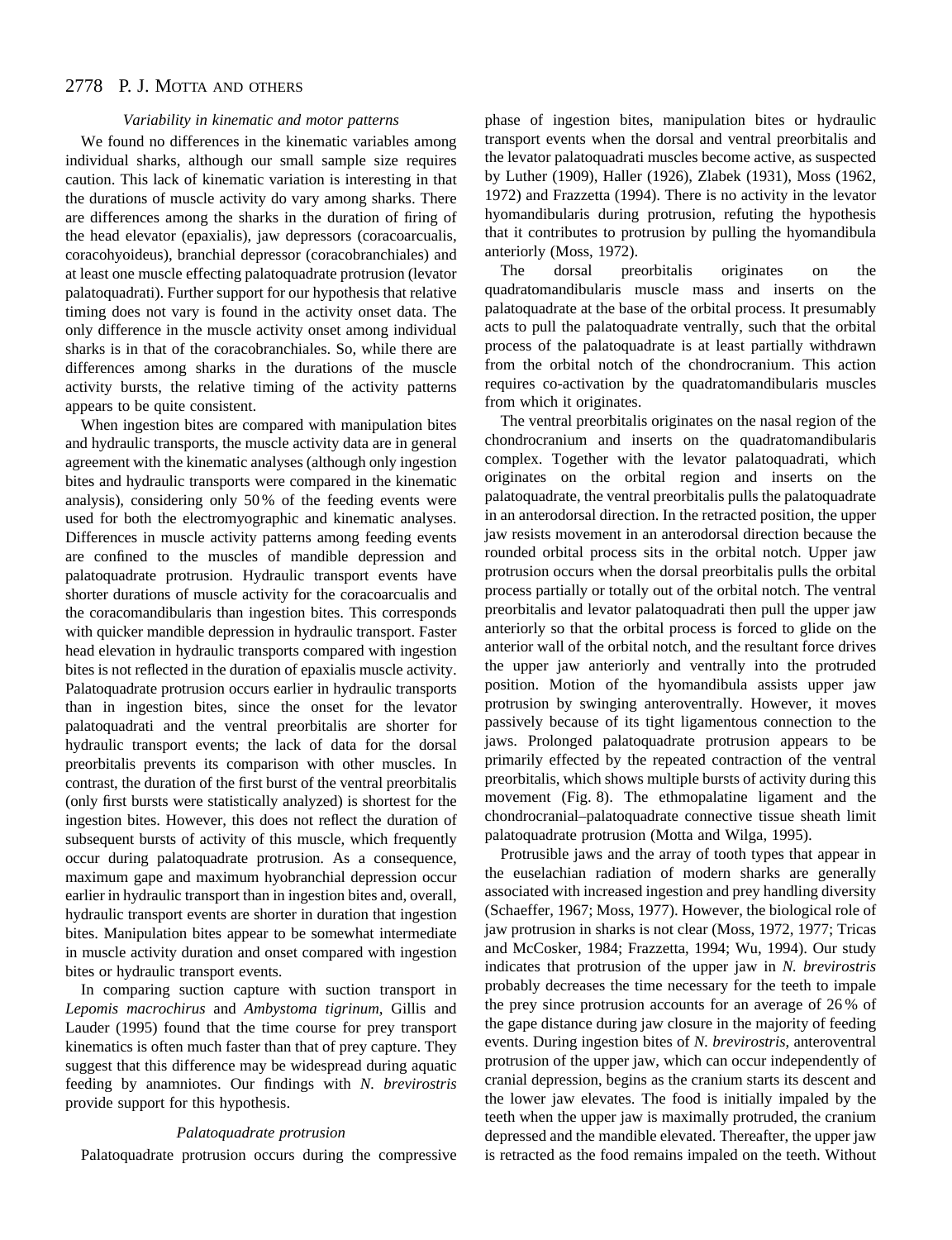upper jaw protrusion, the mandible would have to be elevated more to seize the food between both jaws.

Many teleost fishes can regulate the degree and velocity of jaw movements as well as modulate the timing and patterns of activity of the jaw muscles in response to different prey (Liem, 1978, 1979, 1980; Motta, 1988). Other work has found many sources of intra- and inter-individual variation in muscle activity patterns during feeding (Lauder, 1981; Wainwright and Lauder, 1986; Sanderson, 1988; Wainwright, 1989). Little is known about the ability of sharks to vary kinematic or muscle activity patterns during prey ingestion or whether prey ingestion is similar to prey manipulation or hydraulic transport. Earlier studies assumed that feeding behavior (implying prey ingestion) in any shark was composed of a series of stereotyped movements (Gilbert, 1970; Tricas, 1985). This study is significant because it is the first electromyographic and highspeed video analysis of the feeding mechanism of any chondrichthyan under semi-natural feeding conditions. Our hypothesis that the kinematic pattern of preparatory, expansive, compressive and recovery phases common to other aquatic feeding teleosts, salamanders and turtles is conserved in the carcharhinid shark *N. brevirostris* was largely supported, although a preparatory phase was often absent. Our second hypothesis proposing inter-individual variability of kinematic and motor patterns in the feeding events, where muscle activity and kinematic events vary only in duration but not in relative timing, was partly supported. Among individual sharks, there was variation in duration but little variation in the relative onset of muscle activity, resulting in no detectable kinematic variation. Our third hypothesis, that ingestion, manipulation and hydraulic transport all have a common series of kinematic and motor events but are distinguishable by their duration and relative timing, both kinematically and electromyographically, was supported. Finally, upper jaw protrusion is coincident with activity of the preorbitalis dorsal and ventral and the levator palatoquadrati, and not with activity of the levator hyomandibuli and quadratomandibularis. Further studies of elasmobranch feeding mechanisms should address the generality of these findings among the diversity of elasmobranch fishes and address the issue of behavioral and physiological modulation when feeding on different types of natural prey.

We gratefully acknowledge the contributions of time and material made by many persons and institutions. Cheryl Wilga, Linda Riley, Susan Gold, Nelson Edwards, Stephen Barker and Toni Pietrzak all assisted in the experiments and data analysis. The Mote Marine Laboratory and the University of South Florida provided facilities and equipment. Constructive comments by two anonymous reviewers greatly improved the manuscript. The project was supported by a grant from the National Science Foundation to P.J.M. (DEB 9117371).

### **References**

BROWN, C. A. AND GRUBER, S. H. (1988). Age assessment of the

lemon shark, *Negaprion brevirostris*, using tetracycline radiated vertebral centra. *Copeia* **1988**, 747–753.

- CARROLL, R. L. (1988). *Vertebrate Paleontology and Evolution*. New York: Freeman and Co.
- COMPAGNO, L. J. V. (1977). Phyletic relationships of living sharks and rays. *Am. Zool.* **17**, 303–322.
- COMPAGNO, L. J. V. (1988). *Sharks of The Order Carcharhiniformes*. Princeton, NJ: Princeton University Press.
- CORTÉS, E. AND GRUBER, S. H. (1990). Diet, feeding habits and estimates of daily ration of young lemon sharks, *Negaprion brevirostris*. *Copeia* **1990**, 204–218.
- EDGEWORTH, F. H. (1935). *Cranial Muscles of Vertebrates*. Cambridge: Cambridge University Press.
- FRAZZETTA, T. H. (1988). The mechanics of cutting and the form of shark teeth (Chondrichthyes, Elasmobranchii). *Zoomorphology* **108**, 93–107.
- FRAZZETTA, T. H. (1994). Feeding mechanisms in sharks and other elasmobranchs. *Adv. comp. env. Physiol.* **18**, 31–57.
- FRAZZETTA, T. H. AND PRANGE, C. D. (1987). Movements of cephalic components during feeding in some requiem sharks (Carcharhiniformes: Carcharhinidae). *Copeia* **1987**, 979–993.
- GILBERT, P. W. (1962). The behavior of sharks. *Scient. Am*. **207**, 60–68.
- GILBERT, P. W. (1970). Studies on the anatomy, physiology and behavior of sharks. *Final Report, Office of Naval Research, Contract Nonr-401(33): Project NR 104-471*, 45pp.
- GILLIS, G. B. AND LAUDER, G. V. (1995). Kinematics of feeding in bluegill sunfish: is there a general distinction between aquatic capture and transport behaviors? *J. exp. Biol*. **198**, 709–720.
- GRUBER, S. H. (1984). Bioenergetics of the captive and free ranging lemon shark. *Proc. Am. Ass. zool. Parks Aquar.* **60**, 340–373.
- HALLER, G. (1926). Uber die Entwicklung, den Bau und die Mechanik des Kieferapparates des Dornhais (*Acanthias vulgaris*). *Z. mikrosk. Anat. Forsch*. **5**, 749–793.
- JAYNE, B. C., LAUDER, G. V., REILLY, S. M. AND WAINWRIGHT, P. C. (1990). The effect of sampling rate on the analysis of digital electromyograms from vertebrate muscle. *J. exp. Biol*. **154**, 557–565.
- JOHNSTON, I. A. (1980). Contractile properties of fish fast muscle fibres. *Mar. Biol. Lett.* **1**, 323–328.
- JOHNSTON, I. A. (1981). Structure and function of fish muscles. *Symp. zool. Soc., Lond.* **48**, 71–113.
- KLIMLEY, A. P., PYLE, P. AND ANDERSON, S. D. (1996). The behavior of white sharks and their pinniped prey during predatory attacks. In *Great White Sharks. The Biology of* Carcharodon carcharias (ed. A. P. Klimley and D. G. Ainley), pp. 175–191. New York: Academic Press.
- LAUDER, G. V. (1980). Evolution of the feeding mechanism in primitive actinopterygian fishes: a functional anatomical analysis of *Polypterus*, *Lepisosteus* and *Amia*. *J. Morph*. **163**, 283–317.
- LAUDER, G. V. (1981). Intraspecific functional repertoires in the feeding mechanism of the characoid fishes *Lebiasina*, *Hoplias* and *Chalceus*. *Copeia* **1981**, 154–168.
- LAUDER, G. V. (1985). Aquatic feeding in lower vertebrates. In *Functional Vertebrate Morphology* (ed. M. Hildebrand, D. M. Bramble and D. B. Wake), pp. 210–229. Cambridge, MA: Harvard University Press.
- LAUDER, G. V. AND PRENDERGAST, T. (1992). Kinematics of aquatic prey capture in the snapping turtle *Chelydra serpentina. J. exp. Biol.* **164**, 55–78.
- LAUDER, G. V. AND REILLY, S. M. (1994). Amphibian feeding behavior: comparative biomechanics and evolution. In